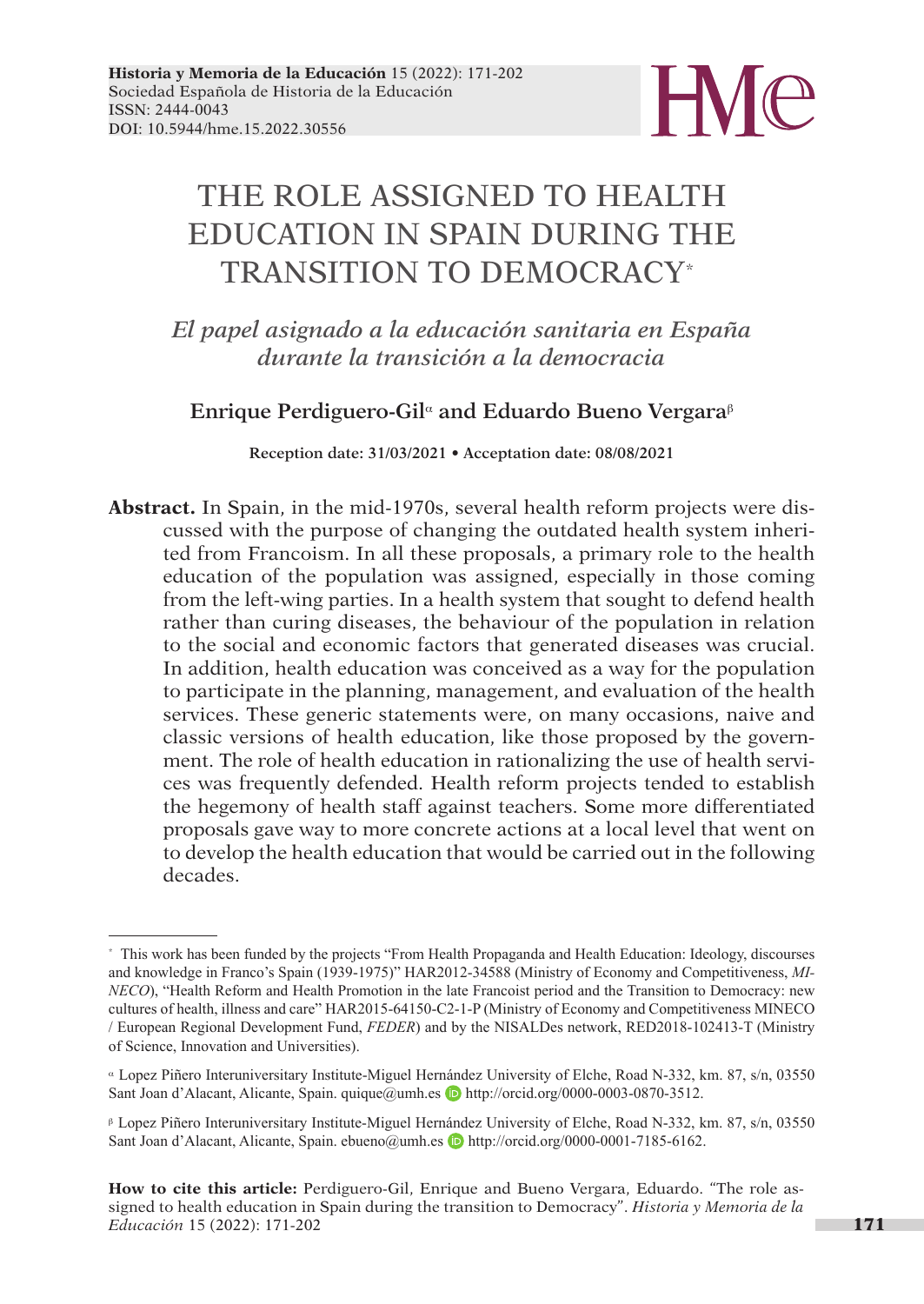**Keywords:** Health education; Francoism; Democratic Transition; Health reform; Spain.

**Resumen.** *En España, a mediados de la década de los años setenta del pasado siglo, se discutieron diversos proyectos de reforma sanitaria que pretendían cambiar el desfasado sistema sanitario heredado del franquismo. En todas estas propuestas, pero en especial en las provenientes de los partidos de izquierda, se asignó un papel primordial a la educación sanitaria de la población. En un sistema sanitario que pretendía defender la salud en vez de curar la enfermedad, las conductas de la población en relación con los factores sociales y económicos que generaban enfermedades resultaban cruciales. Así mismo, la educación sanitaria se concibió como un medio para que la población participase en la planificación, gestión y evaluación de los servicios sanitarios. Estas afirmaciones genéricas supusieron, en muchas ocasiones, versiones ingenuas y clásicas de la educación sanitaria, simi*lares a las propuestas por el gobierno. Frecuentemente se defendió el papel *de la educación sanitaria en la racionalización del uso de los servicios sanitarios. Los proyectos de reforma sanitaria tendieron a establecer la hegemonía de lo sanitario frente a lo educativo. Algunas propuestas más diferenciadas dieron paso a acciones más concretas a nivel local que fueron desarrollando la educación para la salud que se llevaría a cabo en las décadas siguientes.*

**Palabras clave:** *Educación sanitaria; Franquismo; Transición democrática; Reforma sanitaria; España.*

#### **INTRODUCTION**

In 1970, one of the first texts addressing the need to reform the health sector built during the Francoism, stated the following: "The deficient health education of the Spanish population is one of the major shortcomings of our society".1 A few years later, in 1976, Josep Artigas y Helios Pardell, in criticising the Catalan health policy, pointed out that the "[...] Health promotion.- Based, fundamentally, on health education [...], like the rest of the educational task, has been systematically neglected".<sup>2</sup>

<sup>1</sup> The quotation marks appear in the Preamble to the special issue of *Cuadernos para el Diálogo*, published in May 1970, devoted to "*La crisis de la medicina en España. Médicos, Medicina Sociedad*" ("The crisis of Medicine in Spain. Doctors, Medicine, Society"), n.p.

<sup>2</sup> Josep Artigas and Hèlios Pardell, "Estructura actual de la sanitat. Defectes de l'estructura i política sanitària", in *Xè Congrés de Metges i Biòlegs de Llengua Catalana. II Ponència. Funció social de la medicina*, (Barcelona: Acadèmia de Ciències Mèdiques de Catalunya i de Balears. Societat Catalana de Biologia, 1976), 210. This type of congress had been held since 1913 and was interrupted by the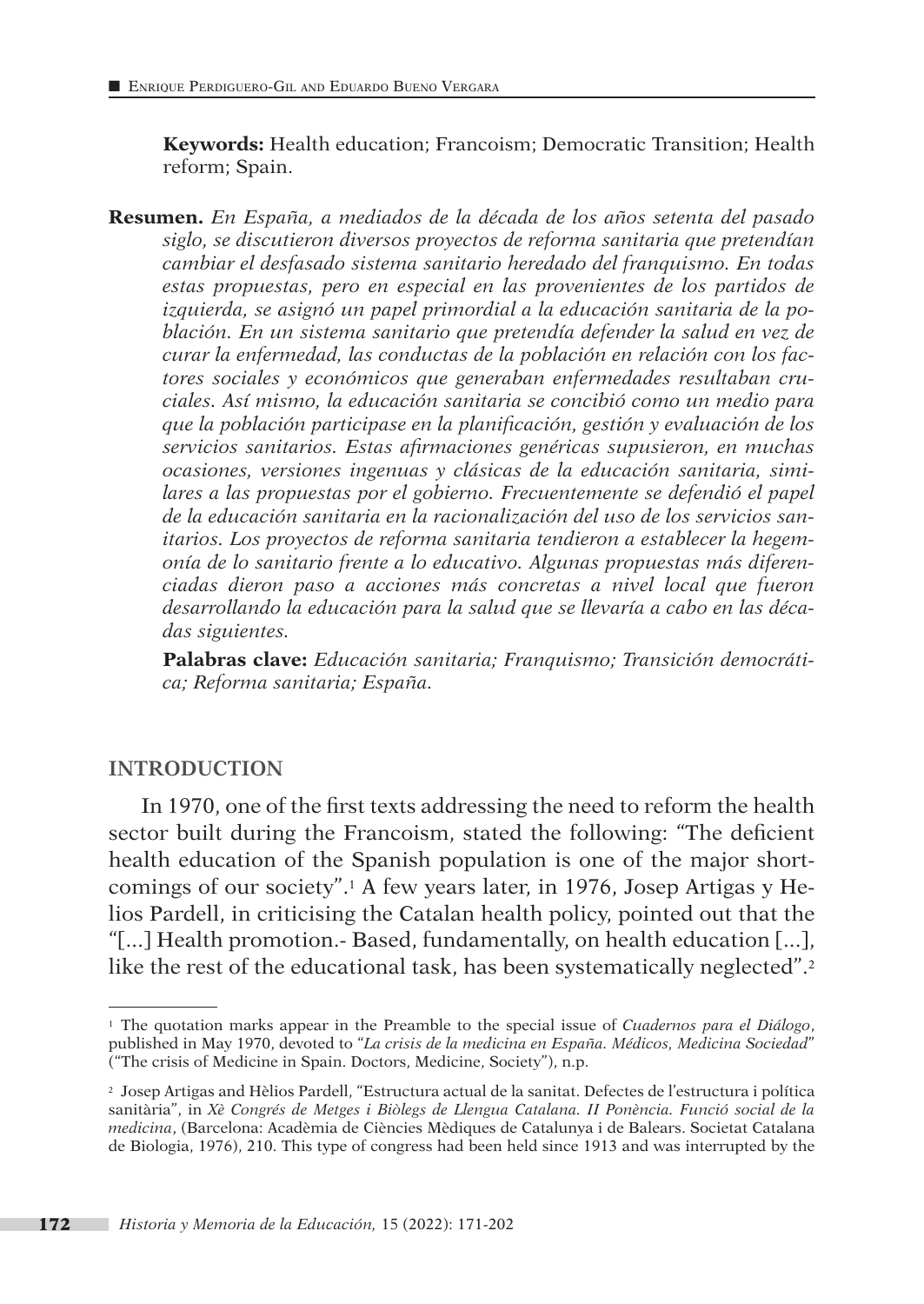The statement formed part of a paper presented in the *Xè Congrés de Metges i Biòlegs en Llengua Catalana* (10th Congress of Catalan Speaking Doctors and Biologists) which took place in Perpignan (France). Although it referred to Catalonia, it could be extended to Spain as a whole, as the elements justifying it, involved the whole country.3

A decade later, the panorama was very different and health education began to occupy a privileged place within health reform projects, judging by the editorial note published in *Quaderns* by the Centre of Health Analysis and Programs's (CAPS):4

Health education has, over time, become one of the leitmotifs of any health reform. There is no programmatic discourse on health policy that does not include an explicit reference to Education for Health, although, in some occurrences, it is only a cliché that, like many others, politicians do not want to forget. But nowadays we know that Education for health is a far more complex issue than was though a few years ago.5

The aim of this paper is to analyse the role that was assigned to health education in the context of debates on health reform, since it was not strictly granted a role in health, but a catalyst for a new model of society, as Yuste stated in 1971:

Civil War (1936-1939). The ninth had also been held in Perpignan in 1936. The text by Artigas and Pardell forms part of the paper on the social function of medicine, which was to have a great influence on subsequent debates on health reform. Artigas, a lawyer, played a prominent role in Catalan health system, while Pardell, a doctor, devoted himself to clinical activity.

<sup>&</sup>lt;sup>3</sup> We have chosen "health education" as the term most commonly used in the projects discussed in this article. In the 1920s and 1930s "health propaganda" was used, and in the late 1960s and 1970s' "Education for health" and "health promotion" began to be used. There are notable conceptual differences between them, but they were often used interchangeably. At the international level, see Julia Vanel, "De l'éducation sanitaire à la promotion de la santé: Enjeux et organisation des savoirs au coeur de l'action publique sanitaire (internationale)". (Doctoral Thesis, Université Paris Saclay (COmUE), 2006).

<sup>4</sup> The CAPS, founded in Barcelona in 1983, aims to contribute, through multidisciplinary analysis of health, to the exchange of ideas, reflection and research on all matters related to health. It is the heir to the *Gabinet d'Assessoria i Promoció de la Salut*, which was set up in 1976 within the Barcelona College of Doctors.

<sup>5</sup> Centre d'Anàlisi i Programes Sanitaris, "Nota editorial", in ed. Centre d'Anàlisi i Programes Sanitaris, *Tendencias actuales en educación sanitaria* (Barcelona: Centre d'Anàlisi i Programes Sanitaris, 1987), 5.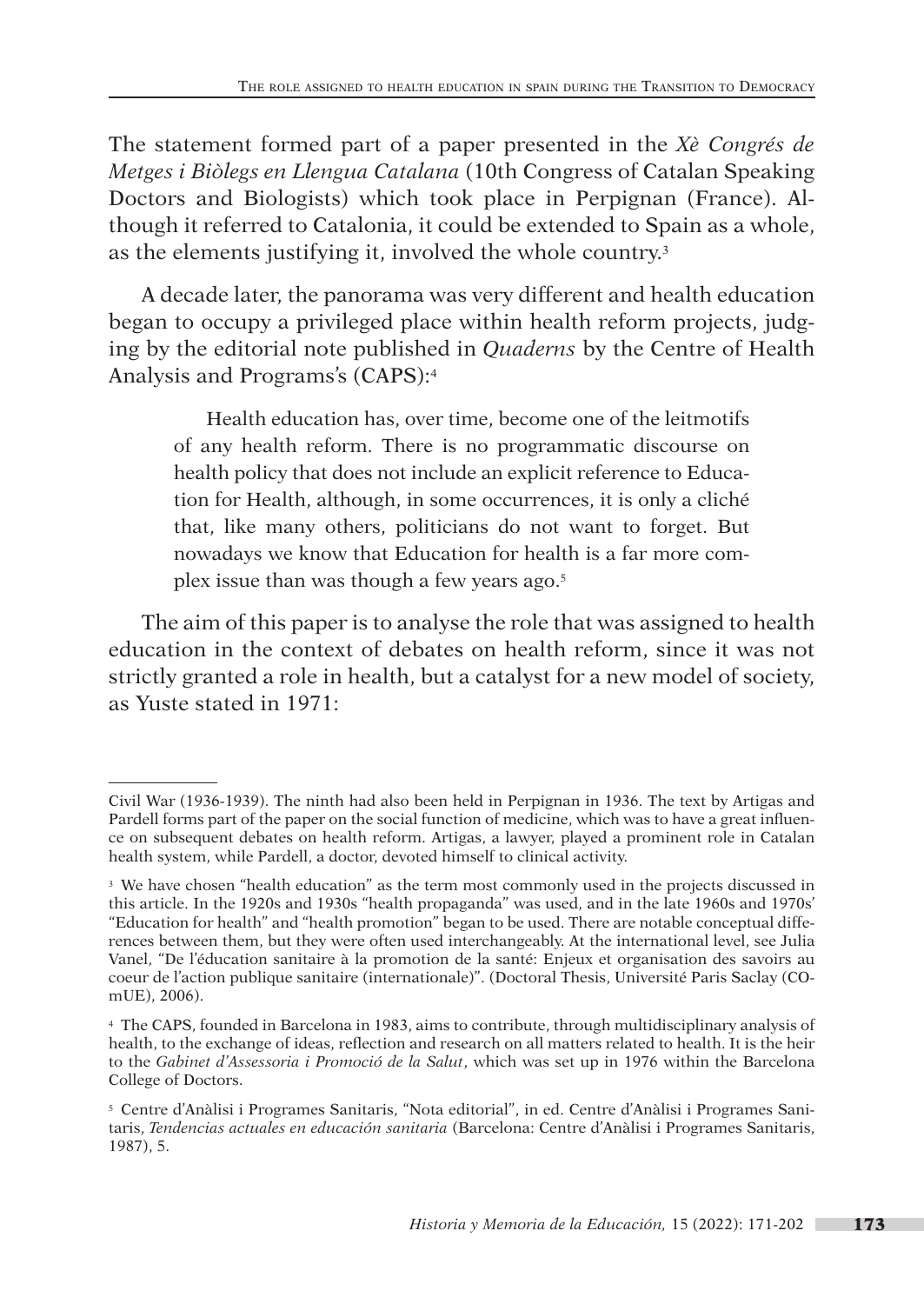[...] health education, on one hand a health activity, is a philosophy of individual and community development, that connects with democratic concerns and promotion concerns of people and their communities, and which sees working for health for the good of man, above economic reasons, or justifications.<sup>6</sup>

In the same vein, the CAPS text indicated that health education was concerned with:

[...] to understand how important the leading role of the citizen can be to improve or worsen the quality of life and health expectations [...] if we could make the citizen the protagonist of its life and the history of the community, a magic formula would probably be discovered that would allow an effective prevention policy.7

The interest in the subject matter lies in the analysis of how –and with which characteristics– the educative activities related with health, outside of the school milieu, played a fundamental role in the discourses on the reform of the health sector system inherited from the Francoism, a need on which there had been a consensus since the early 1970s. The sources we used are, fundamentally, official documents, monographs, conference proceedings and papers published since the beginning of the Dictatorship but, above all, from the 1970s and the beginning of the 1980s. Although, the debate on health reform is often confined to the years between the 1982 general election victory of the Spanish Socialist Workers' Party (*Partido Socialista Obrero Español*, PSOE) and the passing of the General Health Law (LGS) in 1986, it is a fact that attempts at reform can be found since the 1960s –most of them failed– and, certainly, abundant debates on the subject in the years immediately preceding and following the death of the dictator.<sup>8</sup>

<sup>6</sup> Francisco Javier Yuste Grijalba, *La educación sanitaria* (Madrid: Marsiega, 1971), 13. Yuste, a psychiatrist and National Health official, was a senator and deputy for the PSOE and collaborated with Ernest Lluch in the drafting of the General Health Law (LGS) of 1986.

<sup>7</sup> Centre d'Anàlisi i Programes Sanitaris, "Nota editorial", 5.

<sup>8</sup> Enrique Perdiguero-Gil and Josep M Comelles, "The Roots of the health Reform in Spain", in ed. Laurinda Abreu, *Health Care and Government Policy*, (Évora: Publicações do Cidehus, 2019), 10.4000/ books.cidehus.8327. Esteban Rodríguez Ocaña and Rosa Ballester Añón, "El Informe del consultor de la OMS Fraser Brockington de 1967 en el contexto del reformismo sanitario franquista", *Dynamis* 39, no. 2 (2019): 477-496, https://doi.org/10.30827/dynamis.v39i2.9845. Enrique Perdiguero-Gil and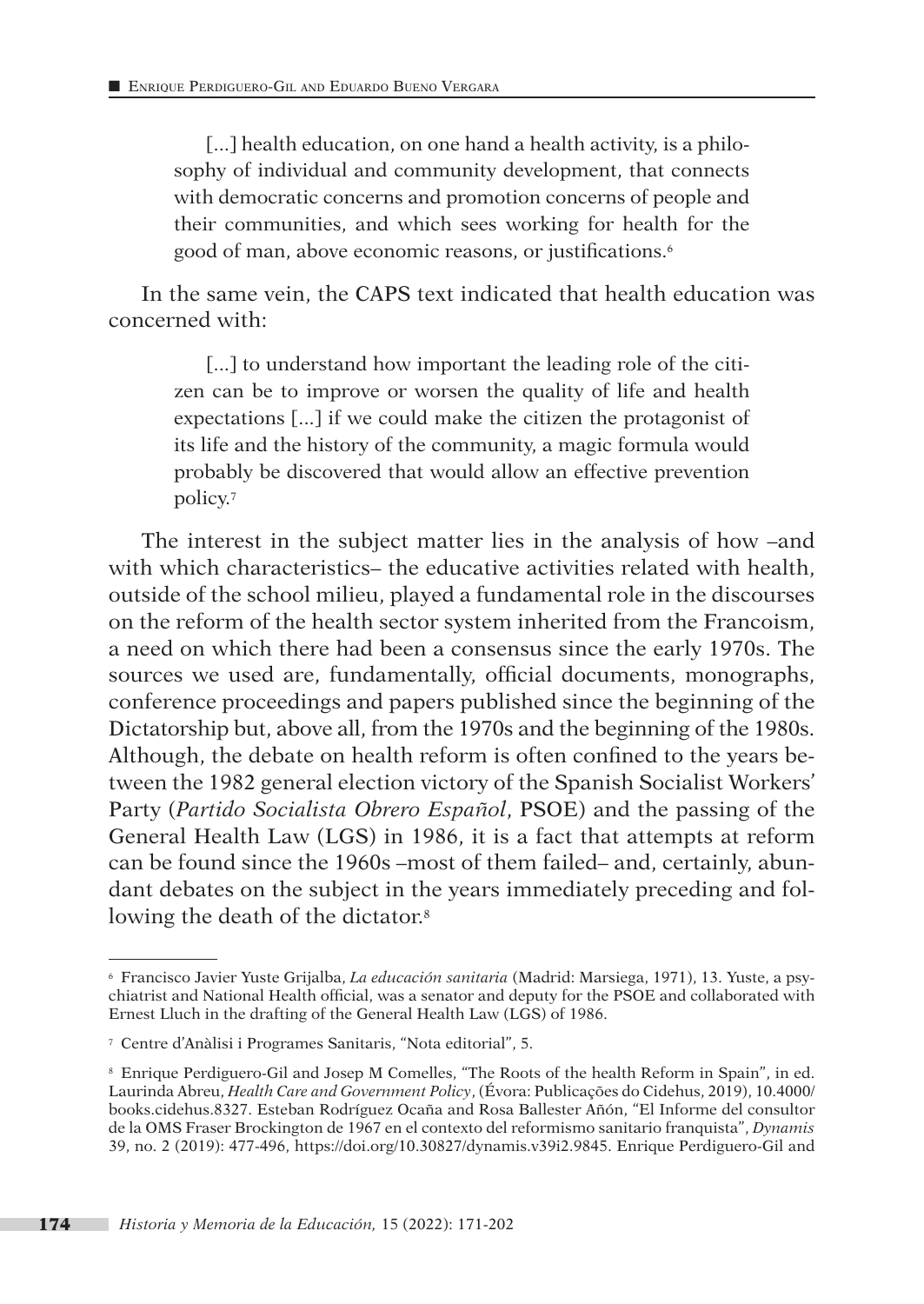We will focus precisely on the latter, after summarising what happened under Franco's regime, since the vicissitude of the gestation of the LGS in the first socialist legislature is better known.<sup>9</sup> In those years, two relevant circumstances arose. The first was the recognition by the 1978 Spanish Constitution of the right to health protection, in which article 43 specifies: "The public authorities will promote health education, physical education and sport. Likewise, they will facilitate adequate use of leisure". The second was the celebration in Alma-Ata (in the former Soviet Union) of the International Conference on Primary Health Care which granted a crucial role to health education.<sup>10</sup>

Our object of study is education, but our focus will be centred on the health sector. Doctors claimed hegemony in the health education of the population, while recognising the essential collaboration of the educational world. Regarding what was done in the latter, we refer to the article by Terrón and Hurtado in this dossier.

In order to develop our arguments, with the aim of understanding the starting point of reform proposals, we will dedicate the first section to the health education of the population carried out by official bodies during Francoism. In a second section we will analyse the role assigned to health education in the projects that attempted to create a national health service that would leave Franco´s health system behind. In the third section we will indicate what was understood as health education in the reformist context. We will conclude by taking stock of what health education meant in the health reform and beyond.

# **WAS THERE HEALTH EDUCATION DURING THE FRANCO REGIME?**

The assertions of the preamble of *Cuadernos para el Diálogo* and in the text by Artigas and Pardell on the absence of health education under

Josep M. Comelles, "The defence of health. The debates on health reform in 1970s Spain", *Dynamis* 39, no. 1 (2019): 45-72, https://doi.org/10.30827/dynamis.v39i1.8666. José Martínez-Pérez and Enrique Perdiguero-Gil, eds, *Genealogías de la reforma sanitaria* (Madrid: Catarata, 2020).

<sup>&</sup>lt;sup>9</sup> Juli Nadal, *La construcción de un éxito. Así se hizo nuestra sanidad pública.* (Barcelona: Ediciones La Lluvia, 2016).

<sup>10</sup> World Health Organization, *Alma-Ata 1978. Primary Health Care.* (Geneva: World Health Organization, 1978).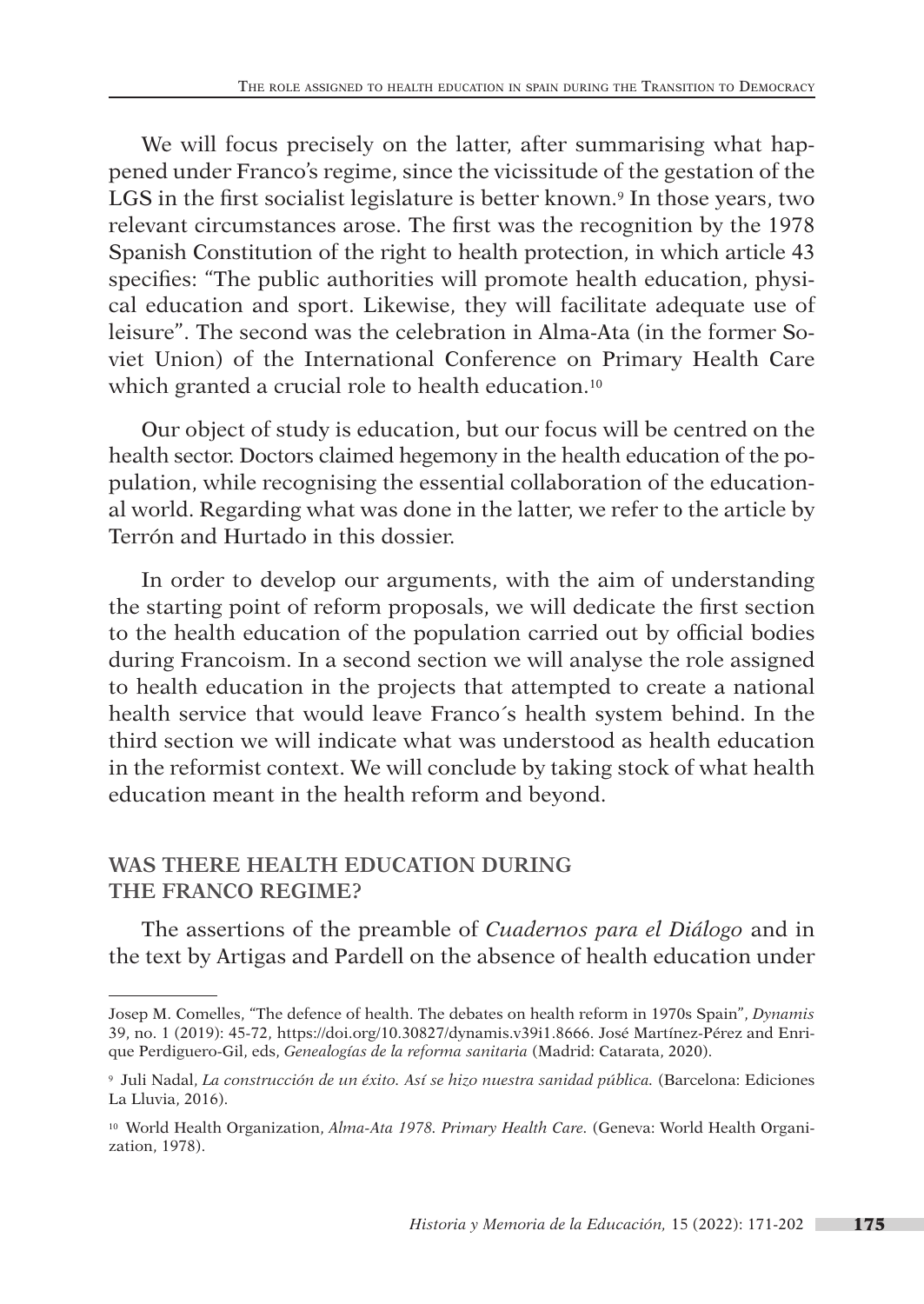Francoism can be endorsed if we consider it as described by Yuste. However, from a traditional,<sup>11</sup> top-down approach, which was common in the last quarter of the 19th and the first quarter of the 20th century –and which did not disappear in the health reform projects– there were activities that tried to educate the population to, above all, enable health professionals to carry out their work.

There were scattered proposals, in a context in which curative medicine took precedence with the implementation of the Compulsory Health Insurance (*Seguro Obligatorio de Enfermedad*, SOE),<sup>12</sup> in 1944, passing over concern for community health;13 it is necessary to know them to understand the point of departure of the debates that emerged during the Transition.

#### **HEALTH EDUCATION DURING THE EARLY FRANCOISM**

During this phase there was a certain continuity with health education initiatives (then "health propaganda") developed during the Second Republic. In the midst of the war a Health Divulgation and Propaganda Service was established, the starting point of which was the idea "[...] that one of the most important factors in the fight against biological deficiencies, states of physical inferiority, infectious diseases and all that encompasses and tries to combat Public Hygiene, is the lack of popular knowledge on these matters [...]".14 As such, a "[...] special service charged with shaping the public's health awareness" was organised. It was directed by the dermatologist Julio Bravo Sanfeliú, who had headed the Propaganda and Social Hygiene section of the General Health Board (*Dirección General de Sanidad*, DGS) created in 1931.15

<sup>11</sup> The continuity of this perspective in the case of education related to childcare, of great relevance during Franco's regime, has been studied in Irene Palacio Lis, *Mujeres ignorantes: madres culpables adoctrinamiento y divulgación materno-infantil en la primera mitad del siglo XX* (València: Universitat de València, 2003).

<sup>12</sup> Eduardo Bueno Vergara and Enrique Perdiguero-Gil, "Mejor curar que prevenir: dispositivos asistenciales y actividades preventivas en el primer franquismo", in eds. Mónica Moreno Seco, Rafael Fernández Sirvent and Rosa Ana Gutiérrez Lloret, *Del siglo XIX al XXI. Tendencias y debates* (Alicante: Biblioteca Virtual Miguel de Cervantes, 2019), 1972-1983.

<sup>13</sup> Pedro Marset Campos, José Miguel Sáez Gómez and Fernando Martínez Navarro, "La Salud Pública durante el franquismo", *Dynamis* 15 (1995): 211-250

<sup>14</sup> *Boletín Oficial del Estado* 31 May, 1938, no. 586: 7610-7611.

<sup>15</sup> Ramón Castejón Bolea, Enrique Perdiguero Gil and José Luis Piqueras Fernández, eds., *Las imágenes de la salud: cartelismo sanitario en España (1910-1950)* (Alicante. Madrid: Instituto Alicantino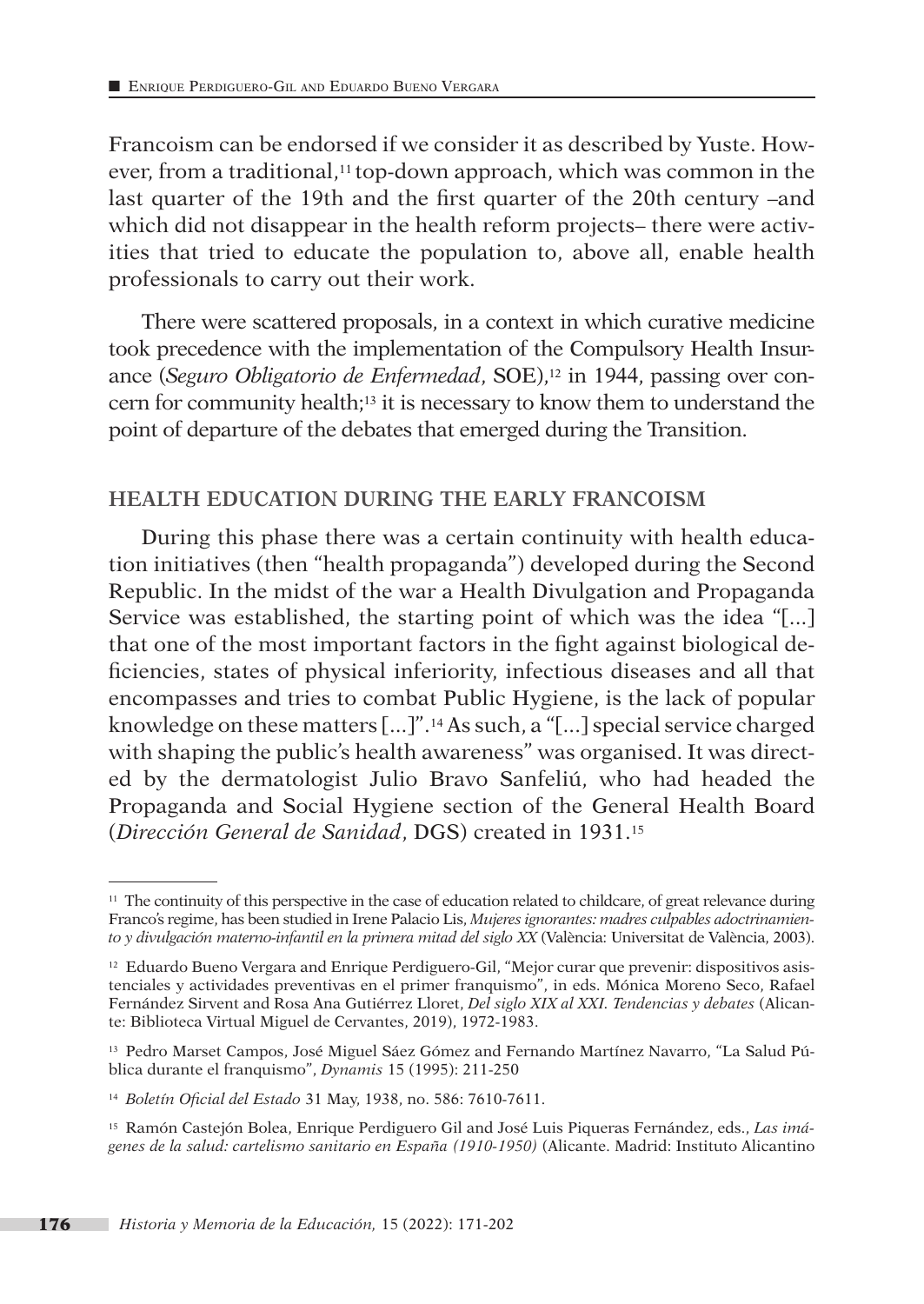Based on the sources consulted, it can be inferred that the Health Divulgation and Propaganda Service (later the Propaganda Section of the DGS) was not very active. Nevertheless, it produced posters for "health fights" against infant mortality, malaria, poliomyelitis, venereal diseases and cancer, on hygiene, the dangers of traffic, and also for the Red Cross lottery. It also conducted radio talks.16

For its part, the Falangist (fascist) faction of the Regime, although from the pages of the journal *SER* supported the need for health propaganda,17 showed on many occasions reticence towards educational activities, restricting them to a narrow framework: to promote immunisation and prophylaxis, to turn to the doctor when in doubt, to promote regular medical check-ups and to prevent what is abuses in the use of the SOE.18

Between 1944 and 1962, the DGS published a collection of 68 leaflets intended to update the knowledge of rural doctors.19 A number of these devoted to cancer, however, had a clear educational interest.<sup>20</sup> Between 1938 and 1964, a collection of monographs "At the Service of Spain and the Spanish Child" were also published by the DGS, in the context of the pronatalist policy of the Regime, whose audience was health professionals involved in maternal and child health care, dependent on the Ministry of the Interior and without coordination with the paediatricians of

de Cultura "Juan Gil-Albert". Consejo Superior de Investigaciones Científicas, 2012). Ramón Castejón, Enrique Perdiguero and Rosa Ballester, "The mass media at the service of the fight against venereal diseases and the protection of maternal-infant health (1900-50)", *História, Ciências, Saúde-Manguinhos* 13, no. 2 (2006): 411-437. Enrique Perdiguero, Rosa Ballester and Ramón Castejón, "Films in Spanish Health Education: The Case of Child Health (1928-1936)", *Hygiea Internationalis* 6, no. 2 (2007): 69-97.

<sup>16</sup> Julio Bravo, *Algunas consideraciones sobre propaganda en general y propaganda sanitaria en particular* (Madrid: Dirección General de Sanidad, 1951).

<sup>17</sup> It was the Falangist faction of the regime that launched the SOE from the ministry of Labour. The journal SER was a publication of the Falange Health Delegation. Enrique Perdiguero-Gil, "Propaganda y 'educación sanitaria' in the medico-social ideology of Francoism in the journal SER" in ed. Enrique Perdiguero-Gil, *Política, salud y enfermedad en España: entre el desarrollismo y la transición democrática* (Elche: Miguel Hernández University, 2015).

<sup>18</sup> Dr. Turégano, "Un aspecto de la propaganda en el seguro", *SER* X, no. 90 (1951): 78. Anything that made the public aware of disease symptoms and treatments was rejected: Perdiguero-Gil, "Propaganda y 'educación sanitaria'".

<sup>19</sup> Bravo, *Algunas consideraciones sobre propaganda*, 22.

<sup>20</sup> These texts were awarded prizes by the Spanish Association Against Cancer, created in 1953, which established a competition with a popularisation aim. For example: A. Pérez Martínez's *Lo que todo el mundo debe saber sobre el cáncer* (Madrid: Dirección General de Sanidad, 1954).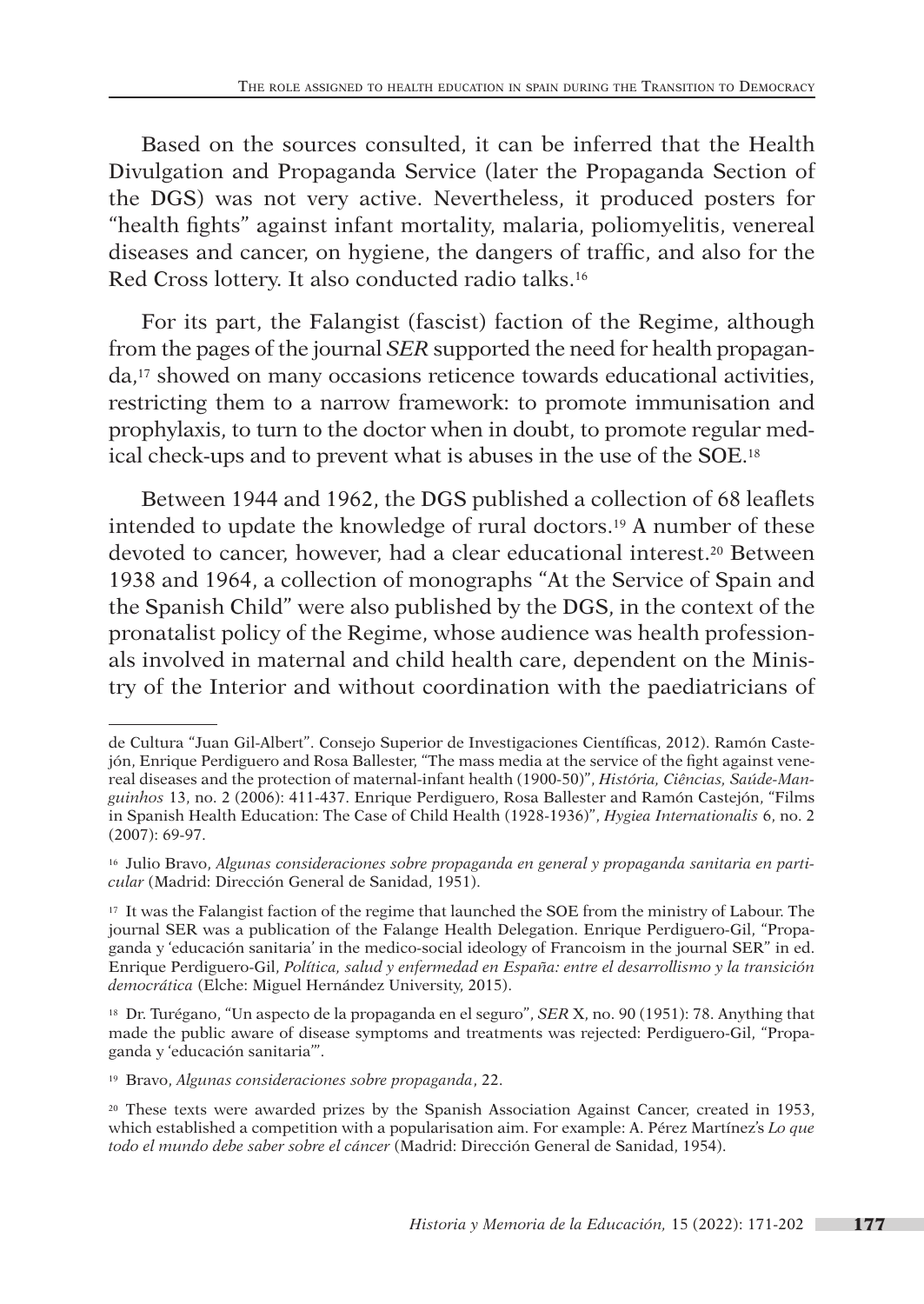the SOE. However, some of the monographs can also be included in the field of health education for mothers.<sup>21</sup>

For their part, the rural health vulgarizers of the Women's Section of Falange carried out activities in the rural milieu. Whilst this institution has been extensively studied, there is little analysis on its health education task.22 Undoubtedly, its activity, strongly indoctrinating, was relevant, especially during the 1940s.23

Another figure related to health education, the Public Health nurses (their official name varied over time), who had been awarded an important role during the Second Republic, gradually lost relevance. Several of the best-trained ended up in exile and the work of those who remained was diluted by the reorientation of nursing.<sup>24</sup>

In short, in the first two decades of the Dictatorship, the propaganda and health vulgarization activities –these were the most used terms– promoted by the official health system were weak and scattered, dedicated to combating the beliefs of the population, conceived as a hindrance

<sup>21</sup> Modesta Salazar Agulló, Emilio Martínez Marco and Josep Bernabeu-Mestre, "La salud materno-infantil durante el franquismo: notas bibliométricas sobre el programa 'Al servicio de España y del niño español'", *Asclepio* 59, no.1 (2007): 285-314.

<sup>22</sup> Heliodoro Manuel Pérez Moreno, "La asistencia sanitaria como función circumformativa de la Cátedra Ambulante de Huelva (1956-1977)", *Cuestiones Pedagógicas*, no. 21 (2011/2012): 197-228; Heliodoro Manuel Pérez Moreno, "Educación y asistencia social de una escuela errante durante el Franquismo en España", *Revista de Educación Social*, no. 17 (2013): 1-16. Alberto González García, "La Sección Femenina y las campañas de vacunación obligatoria contra la difteria en España en las páginas de La Vanguardia (1940-1955)", *Vínculos de Historia. Revista del Departamento de Historia de la Universidad de Castilla-La Mancha* 5 (2016): 309-329, https://doi.org/10.18239/vdh.v0i5.018. José Manuel Maceiras-Chans, María Eugenia Galiana-Sánchez and Josep Bernabeu-Mestre, "La Sección Femenina en las campañas de vacunación del primer franquismo: el caso de la provincia de Valencia (1941-1958)", *RECIEN* 13 (2017): 5-23, https://doi.org/10.14198/recien.2017.13.02.

<sup>23</sup> José Manuel Maceiras-Chans, María Eugenia Galiana-Sánchez and Josep Bernabeu-Mestre, "Enfermería y control social: las actividades socio-sanitarias de la Sección Femenina de Falange en la ciudad de Valencia (1940-1977)", *Enfermería Global* 17, no. 1 (2018): 270-282, https://doi.org/10.6018/ eglobal.17.1.263381. The role of the Social Service in the education of women should not be forgotten: Beatriz Echeverri Dávila, "La protección de la infancia: la educación sanitaria de las madres en la posguerra española", *Historia y Política*, no. 9 (2003): 279-308.

<sup>24</sup> Josep Bernabeu-Mestre and Encarna Gascón Pérez, *Historia de la Enfermería de Salud Pública en España (1860-1977)* (Alicante: Publicaciones de la Universidad de Alicante, 1999). Josep Bernabeu-Mestre and María Eugenia Galiana Sánchez, "Enfermería y exilio. El caso de las visitadoras sanitarias", *Mètode*, no. 61 (2009): 22-22. María Eugenia Galiana Sánchez, María Pilar García Paramio, and Josep Bernabeu Mestre, "La frustración de una profesión: la enfermería de salud pública en la V Reunión de Sanitarios, 1959", *Temperamentvm* 5, no. 9 (2009).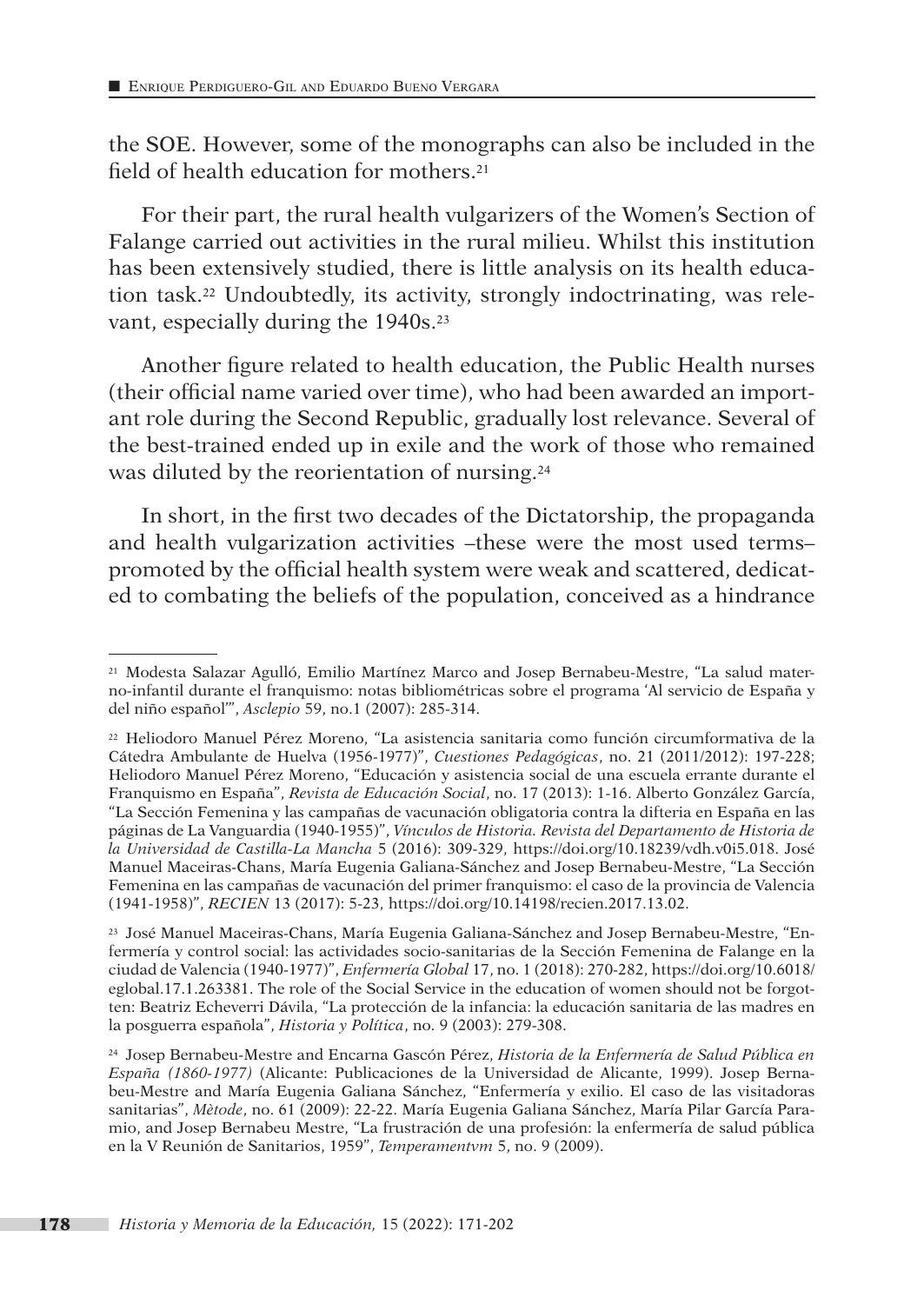for professional health activities especially in the case of maternal and child health.

#### **HEALTH EDUCATION IN DEVELOPMENTALISM (1959-1975)**

Health education remained out of the SOE's healthcare structure, which progressed significantly with the implementation of Social Security in 1967. Excluding those related to the EDALNU program (on food and nutrition), whose development took place mainly at the school level,25 the approaches to health education did not change with respect to those of the previous stage, as is shown in the words of Bosch, head of Maternal and Child Health Services of the DGS: "A minimum health culture is needed that in the individual and family order accepts and even demands the practices of preventive medicine and in the social order also accepts collective measures, collaborates with the welfare of the community and feels the responsibility of health measures [...]".26

This phrase forms part of his intervention in the *Vth Conference of the International Union for the Health Education of the Public* (later IUHPE)*,*  celebrated in Philadelphia in 1962.27 The following conference, in 1965, took place in Madrid. On this occasion, the book "Health Education Problems" was published,<sup>28</sup> with the participation of authors such as Adolfo Maíllo and Primitivo de la Quintana who, from the educational and health world, had already shown their concern for health education.29 But neither the 1962 nor the 1965 text, as had happened with the previous IUHPE-related texts of 1955 and 1959,30 indicate that health

<sup>25</sup> Eva María Trescastro-López and Silvia Trescastro-López, "La educación en alimentación y nutrición en el medio escolar: el ejemplo del Programa EDALNU", *Revista Española de Nutrición Humana y Dietética* 17, no. 2 (2013): e84-e90, https://doi.org/10.14306/renhyd.17.2.11.

<sup>26</sup> Juan Bosch Marín, *Filosofía de la educación sanitaria sobre la salud de la madre y el niño* (Madrid: Dirección General de Sanidad, 1962), 30.

<sup>27</sup> Spain joined this organisation, created in 1951, in 1954: Marie-Claude Lamarre, "The International Union for Health Promotion and Education", *Health Education Research* 15, no. 3 (2000): 243- 248, https://doi.org/10.1093/her/15.3.243.

<sup>28</sup> V.V. A.A., *Problemas de educación sanitaria. Curso desarrollado como contribución a la VI Conferencia de la Unión Internacional de Educación Sanitaria* (Madrid: Editorial Universitaria Europea, 1965).

<sup>&</sup>lt;sup>29</sup> See the work on the subject already cited in the article by Terrón and Hurtado in this monograph.

<sup>30</sup> *Unión Internacional para la Educación Sanitaria de la Población* (Madrid: Dirección General de Sanidad, 1955), 39-42. Manuel Blanco Otero and Enrique Bravo, *Unión Internacional para la Educación*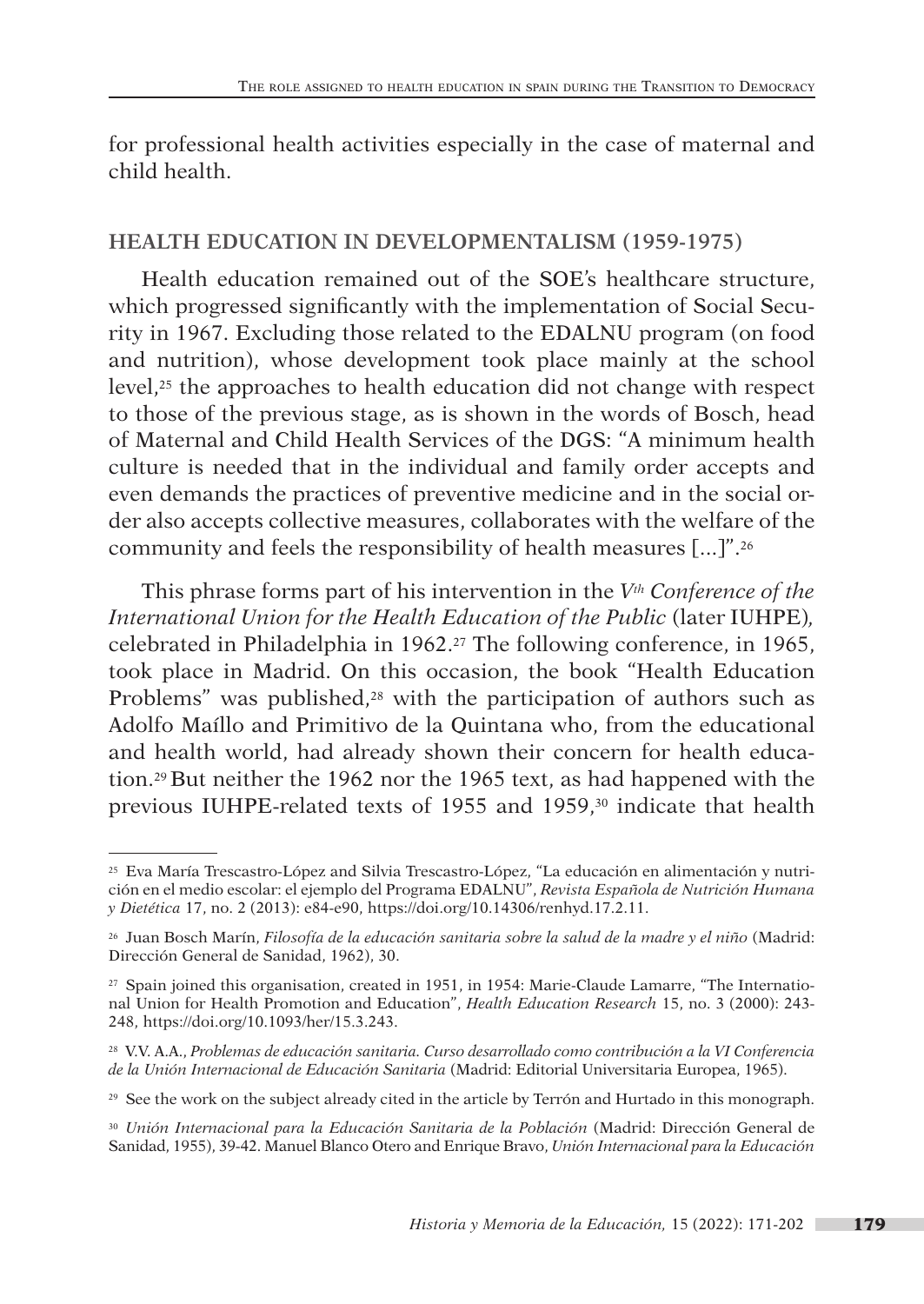education in Spain had gone beyond the threshold of the weak and uncoordinated efforts already discussed.31 In fact, an attempt to set up a department of health education within the National School of Health, with guidance of the WHO, failed in 1962.<sup>32</sup>

On the programmatic level, there were indeed some novelties with respect to the more classical approach of educational work as a fight against ignorance. Such is the case of Adolfo Serigó, who was very active in different health affairs during Francoism.33 In a work dedicated to the care of the mentally ill, he includes a chapter on health education in which, paying much attention to international discussions on this topic, argued for the consideration of the cultural foundations of health and illness, in such a way that prior to any educational activity one must perform a cultural analysis of the population to which the intervention was going to be applied.34 Serigó's ideas did not have practical effect.

Some years prior, the complete report by Prof. Colin F. Brockington,35 one of the consultants sent by the WHO in the context of the collaboration between the organisation and Spain, emphasised the poor situation of the official public health institutions in Spain, and as such, of health education. He underlined the inexistence of Public Health Nursing and the lack of specialised training.

<sup>32</sup> Pilar Nájera, "Health Education in Spain - AN OVERVIEW", in eds. Chris James, John Balding, and Duncan Harris, *World Yearbook of Education. Health Education*, (London: Kogan Page, 1989), 64-72.

<sup>33</sup> Enric J. Novella, "Los límites de la tecnocracia: el Patronato Nacional de Asistencia Psiquiátrica y la modernización autoritaria de la asistencia psiquiátrica en la España del segundo franquismo", *Dynamis* 39, no. 1 (2019): 73-97, https://doi.org/10.30827/dynamis.v39i1.8667.

<sup>34</sup> Adolfo Serigó Segarra, "Las bases de la educación sanitaria", in *Bases sociales de la asistencia a los enfermos mentales*, (Madrid: Patronato Nacional de Asistencia Psiquiátrica, 1969), 282-299. Serigó was the secretary of the National Plan for Psychiatric Care.

<sup>35</sup> Esteban Rodríguez-Ocaña, "La sanidad franquista vista desde la Organización Mundial de la Salud: el Informe Brockington (1967)", *Gaceta Sanitaria* 32, no. 6 (2018): 582-583, https://doi.org/10.1016 /j.gaceta.2018.03.004.

*Sanitaria Popular (IV Conferencia, Düsseldorf, 2-9 mayo 1959)* (Madrid: Dirección General de Sanidad, 1959), 33-37.

<sup>&</sup>lt;sup>31</sup> There are no detailed studies on other institutional or non-institutional health education channels, especially in the audiovisual field. By way of example, we can cite the radio programme "El consejo del doctor" broadcast by the *Sociedad Española de Radiodifusión* (Spanish Broadcasting Society) between 1962 and 1974. It was directed by Franco's son-in-law, Cristóbal Martínez-Bordiú, a controversial surgeon. In the early years, it had theatrical scripts written by the journalist Antonio Domínguez Olano. Later it adopted a journalistic format. Every month it offered a prize for contributions by Spanish doctors on the importance of health education.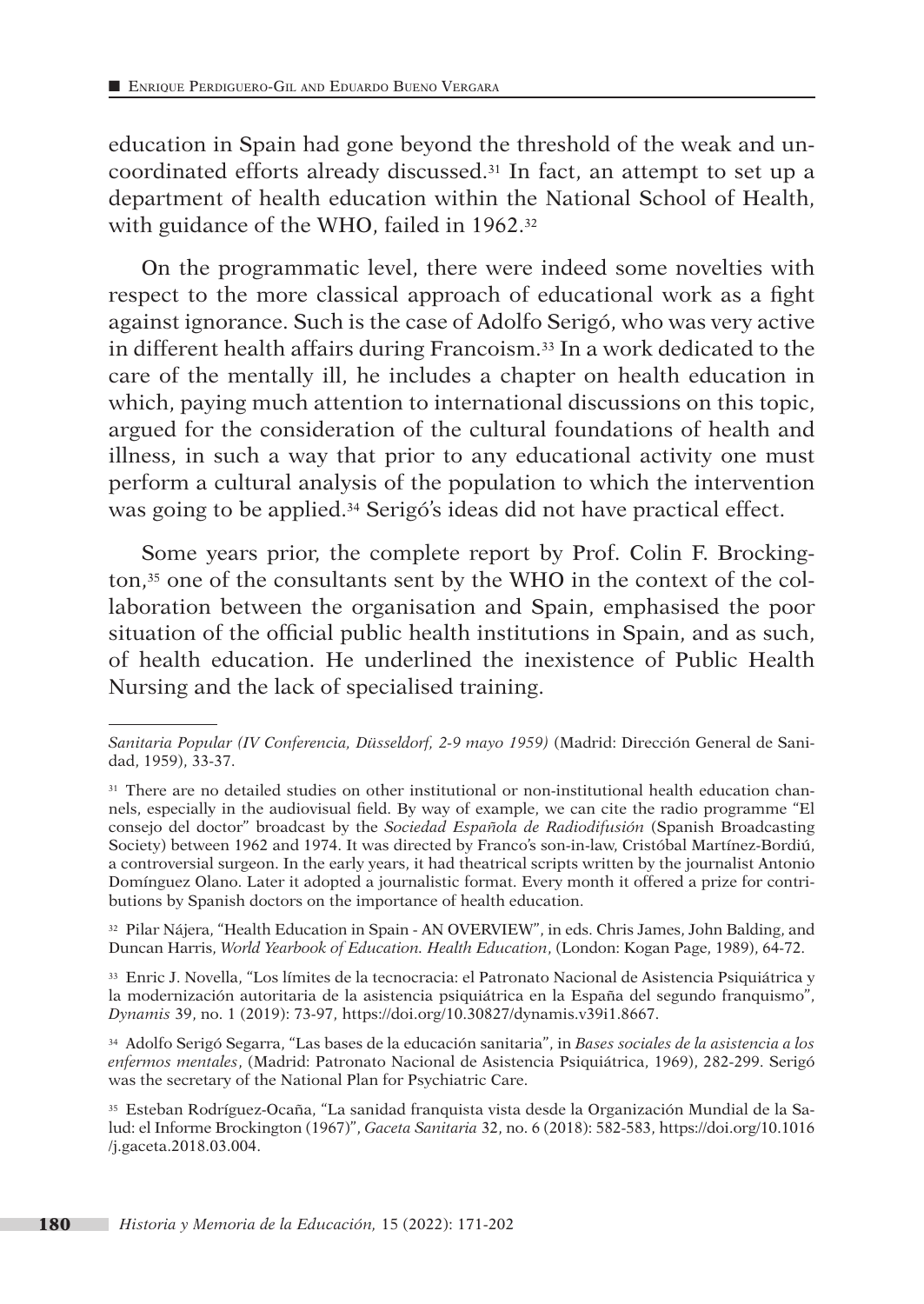Brockington's report must be contextualised within the Francoist years of health reformation. In 1965, an ambitious Health Activities Plan had been drawn up, without practical translation,<sup>36</sup> which included a section on health education, establishing the DGS's leadership role in this area.37 It proposed actions at various levels, many of them novel, although the starting point was traditional: "It does not seem necessary to go to great lengths to demonstrate the need to modify the attitude of the indifference of the majority of the population to health problems in general, both private and collective".38

It was also envisaged to establish health demonstration zones, where the integration of all health activities, including the educational ones, could be carried out. One was planned in Talavera de la Reina (Toledo), but it did not open until 1976.39 The Talavera project was one of few references to health education in the Economic and Social Development Plans.<sup>40</sup>

The affirmation about the "indifference" mentioned in the Health Activities Plan contrasts with the arrival during the developmentalism of an emerging publishing market in medical popularisation, especially "home medical guides", which gave preventative and first aid advice and information for understanding illnesses.41 It was a kind of popularisation that was repudiated by many doctors, including some who proposed reforms.42

<sup>36</sup> Rodríguez Ocaña and Ballester Añón, "El Informe del consultor de la OMS Fraser Brockington", 480-484.

<sup>37</sup> *Plan de Actividades Sanitarias*, (Madrid: Dirección General de Sanidad), 78-83. The section on health education retained its traditional name: "Propaganda and Medical Vulgarization addressed to the population", *Plan de Actividades Sanitarias*, 78.

<sup>38</sup> *Plan de Actividades Sanitarias*, 78.

<sup>39</sup> Esteban Rodríguez Ocaña and Juan Atenza Fernández, "El proyecto E30 OMS-España para el establecimiento de una zona de demostraciones sanitarias en Talavera de la Reina, 1965-1976", in eds. M.ª Isabel Porras Gallo, Lourdes Mariño Gutiérrez, and María Victoria Caballero Martínez, *Salud, enfermedad y medicina en el franquismo*, (Madrid: Catarata, 2019), 124-145.

<sup>40</sup> Perdiguero-Gil and Comelles, "The defence of health": 52-54.

<sup>41</sup> Enrique Perdiguero Gil, "La popularización médica durante el franquismo: un primer acercamiento", in coords. Josep M Comelles and Enrique Perdiguero Gil, *Educación, comunicación y salud. Perspectivas desde las ciencias humanas y sociales*, (Tarragona: Publicacions Univeristat Rovira i Virgili, 2017), 105-138.

<sup>42</sup> José Antonio Valtueña, "El ciudadano indefenso y la educación para la salud", *Cuadernos para el Diálogo* Extra XLVI (1976): 77-78.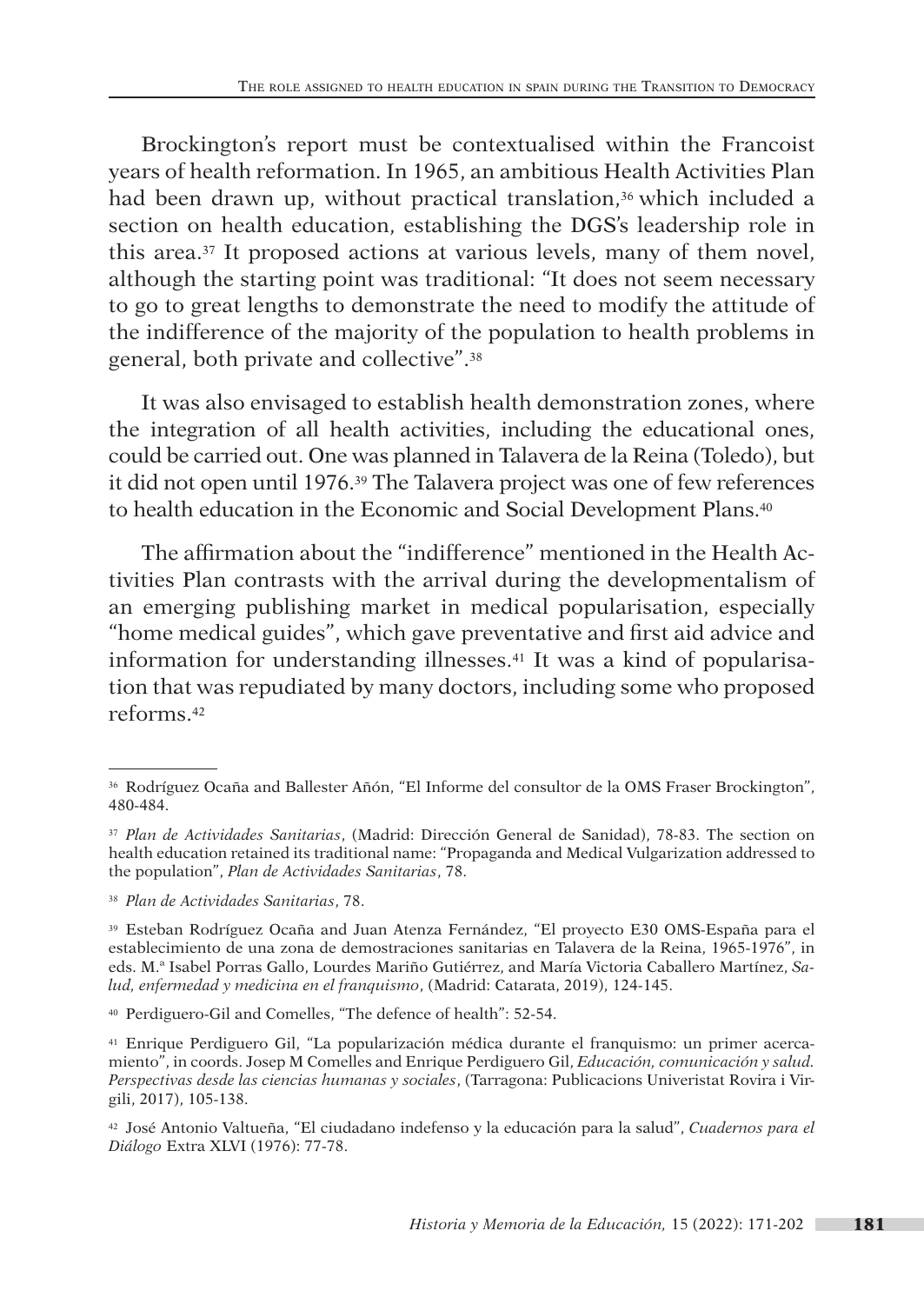In July of 1975, a few months before Franco's death, an inter-ministerial commission set up to tackle health reform issued a report in which health education was situated in coordinates closer to those formulated by Yuste: "The health education of the population and the promotion of solidarity constitute fundamental aspects with deep social and community roots".43

Also in July of 1975, both the Health Education Department of the National School of Health,<sup>44</sup> headed by Pilar Nájera (1930-2018),<sup>45</sup> and Health Education section of DGS, which continued in the Ministry of Health and Consumer Affairs after Franco's death, were set up.46 In 1975, Pilar Nájera was the only woman in the National Health Medical Corps and had spent several years in hospital management before becoming the official public health leader in health education. There is not much news about the activities carried out by the Department and the Section in their first years of operation, the ones that concern us here are, apart from the intense teaching work carried out, the subject of nutritional education, in close collaboration with the aforementioned EDALNU programme.<sup>47</sup> Pilar Nájera's most outstanding publications, apart from a text for food handlers, published several times, were produced at the end of the eighties and nineties of the last century, already in the context of the new "Education for Health" concept proposed by the World Health Organization, and the predominant one in those years. Pilar Nájera's work, however, was not recognised by those involved in Spain´s health reform, probably because her more technical approach was far from the emancipatory role that health education was intended to play.

<sup>43</sup> Comisión Interministerial para la Reforma Sanitaria, *Informe al Gobierno*, (Madrid: Ministerio de la Gobernación. Comisión Interministerial para la Reforma Sanitaria, 1975), 9.

<sup>44</sup> Nájera, "Health Education in Spain - AN OVERVIEW", 65.

<sup>45</sup> The appointment of María Pilar Nájera Morrondo as Health of the Health Education Department of the National School Health was published in the *Boletín Oficial del Estado*, 8 February, 1974, no. 34: 248

<sup>&</sup>lt;sup>46</sup> The appointment of Pilar Nájera Morrondo as Head of the Health Education Section of the Ministry of Health and Consumer Affairs was published in the *Boletín Oficial del Estado*, 16 July, 1982, no. 169: 19303.

<sup>47</sup> María Teresa García Jiménez, "Introducción. Breve historia de la alimentación y la nutrición en los colegios españoles. Recursos y currículo", in ed. Jesús Román Martínez Álvarez, *Nutrición y Alimentación en el ámbito escolar*, (Majadahonda, Madrid: Ergon, 2012), 13-14.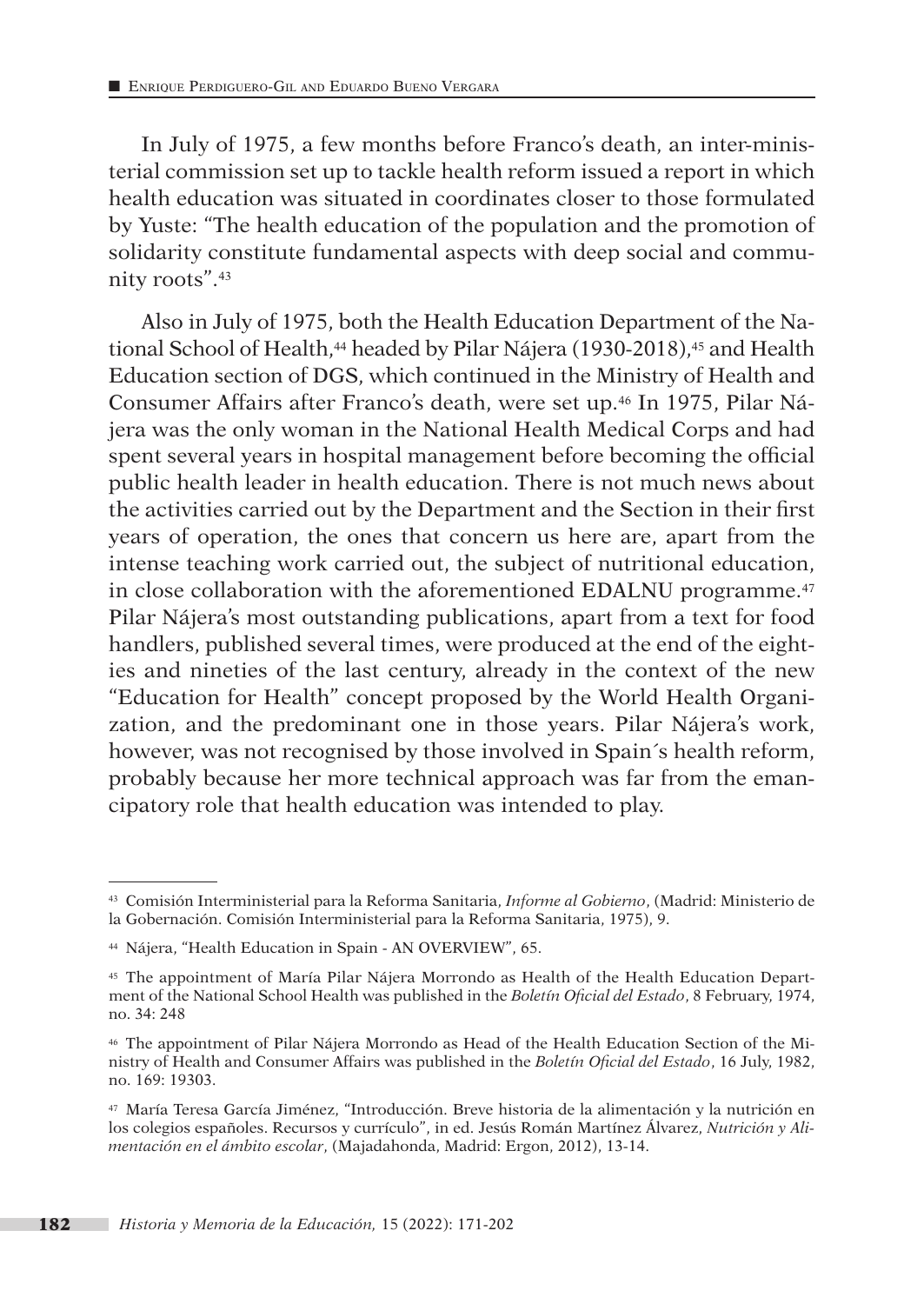# **HEALTH EDUCATION IN HEALTH REFORM**

The importance of health education in the context of health reform appears, above all, in the projects that were published by various social actors (doctors, sociologists, economics, journalists and members of social movements), which can be referred to generally as "democratic opposition", before and after the legalisation of the political parties. It was the members of the Unified Social Party of Catalonia (*Partit Socialista Unificat de Catalunya,* PSUC) and the Spanish Communist Party (*Partido Comunista de España,* PCE) who were most active when it came time to propose a new health system.48 In general, these writings were based on European health systems, particularly those of the United Kingdom and Italy. In this latter case, it should be noted that the socialist and communist doctors carried out a pre-eminent role in the discussions on the Italian health reform of 1978 with the work by Bassaglia, in psychiatry, and of Seppilli and Berlinguer, in public health and health policies being particularly influential.49 The experiences of some Latin American countries were also influential.<sup>50</sup>

All the proposals of those who identified themselves with the "democratic opposition" have several common characteristics, although there are many nuances; some of them only referring to Catalonia.51 The

<sup>48</sup> Many of them had taken part in the aforementioned *Xè Congrés de Metges i Biòlegs en Llengua Catalana* de 1976. PSUC and PCE also held health conferences in those years: Partit Socialista Unificat de Catalunya, *I Jornades de Sanitat del PSUC. Ponències i comunicacions. 11-12 de febrer de 1978* (Barcelona: Comissió de Sanitat del Comitè Central. PSUC, 1978). Partido Comunista de España, *Primeras Jornadas Sanitarias del PCE. Madrid. 10 y 11 de Junio, 1978. Ponencias y Comunicaciones* (Madrid: Partido Comunista de España, 1978). Also in June 1978 the PSOE organised a *Jornadas Federales de Salud Pública* (Conference on Public Health), whose proposals apparently did not differ much from previous ones: Jesús M. de Miguel Rodríguez, *La sociedad enferma: las bases sociales de la política sanitaria española* (Madrid: Akal, 1979), 191; "Propuesta de creación de un 'Servicio Nacional de la Salud'", *El País*, junio 27, 1978.

<sup>49</sup> V.V. A.A., *Medicina y sociedad* (Barcelona: Fontanella, 1972). Jesús M. de Miguel Rodríguez, "Policies and politics on the health reforms in Southern European Countries: a sociological critique", *Social Science and Medicine* 11 (1977): 379-393. Giovanna Vicarelli, "The creation of the National Health System in Italy (1961-1978)", *Dynamis* 39, no. 1 (2019): 21-43, https://doi.org/10.30827/dynamis.v39i1.8665.

<sup>50</sup> Juan Carlos Duro Martínez, "Discursos médicos y políticos sobre la salud comunitaria durante la transición democrática española", *Praxis Sociológica*, no. 18 (2014): 56.

<sup>&</sup>lt;sup>51</sup> These proposals were published in various works, many of them collective, which for the most part took up ideas already discussed at the 1976 Congress. Amongst the most significant works was that of Alberto Infante, ed., *Cambio social y crisis sanitaria. (Bases para una alternativa)* (Madrid: Ayuso, 1975). Nolasc Acarín *et al.*, *La sanidad hoy. Apuntes críticos y una alternativa* (Barcelona: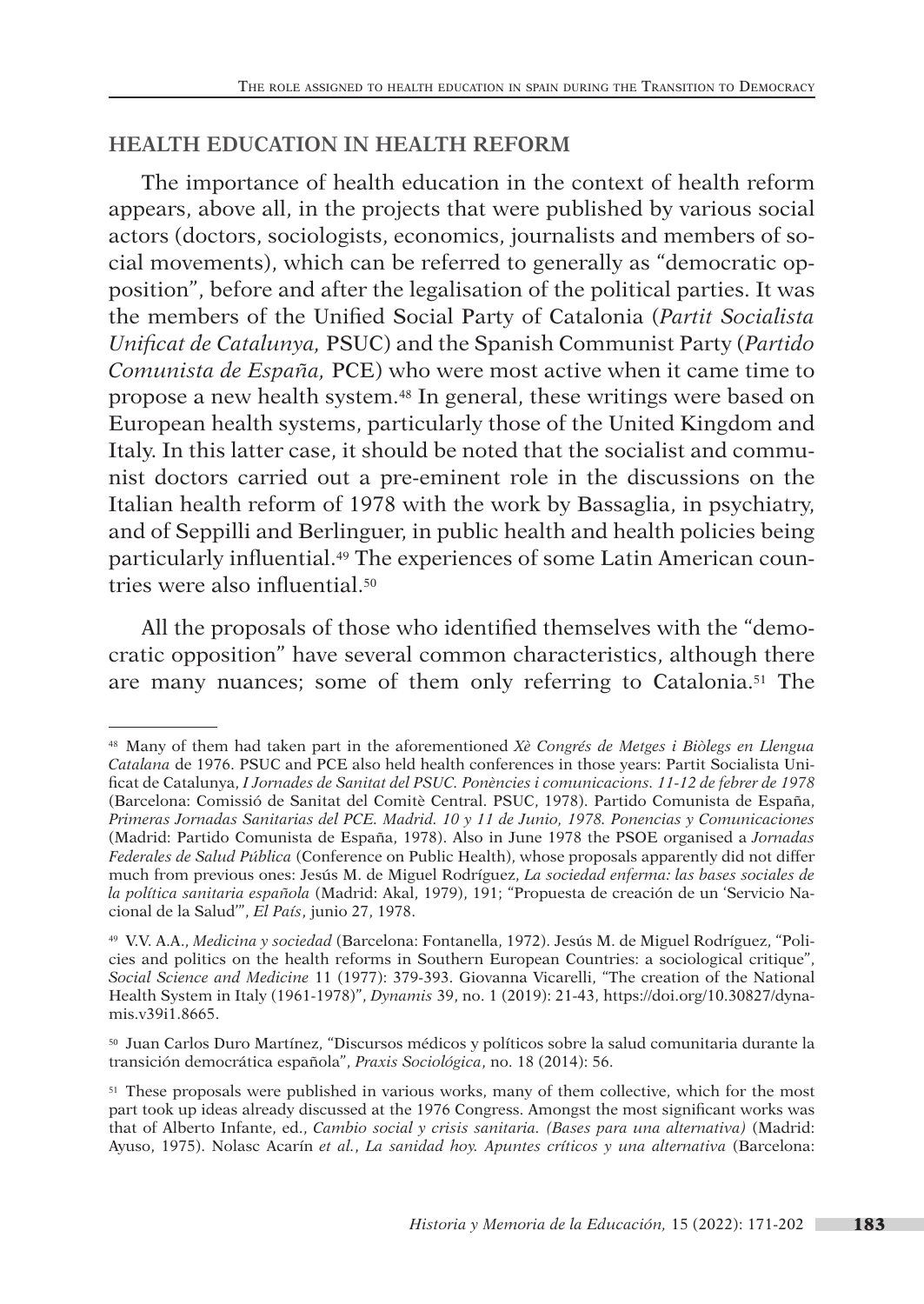preferred model was a national health service with universal coverage for the whole Spanish population, financed by the State budget. To achieve this objective, Spain needed a modern tax regime (introduced in  $1977)$ <sup>52</sup> and, as such, it was also necessary to design a transitional phase in the financing of the health system.

Another essential feature of the proposed health service was the provision of comprehensive services: health education, public health and preventive medicine, healthcare, and rehabilitation and social reintegration. The main objective was for the defence of health, rather than the cure. To prioritise disease prevention, it was essential to identify its biological, environmental, and social causes. In this context, the participation of the population in the planning, management, and evaluation of health services was considered as indispensable. This element was underlined in the communist proposals, which were inspired by those of the Italian Communist Party, which relied on the important role attributed to municipalities and neighbourhoods in the development of health activities.

Another objective of health reform was to overcome inequalities in access to healthcare, by way of "regionalisation" and "decentralisation". The idea was to organise all health activities through a hierarchical network of centres with varying degrees of specialisation. While all the proposals we have analysed share these general features, the majority emphasise the last point. The paradox of detailing the curative in the context of a comprehensive model is because many promoters of health reform were hospital-based doctors.

Avance, 1975). Nolasc Acarín *et al.*, *La salud, exigencia popular* (Barcelona: Laia, 1976). Nolasc Acarín *et al.*, *Servicio Nacional de Salud. Una alternativa democrática a la sanidad* (Barcelona: Laia, 1977), which basically takes up the same ideas as the 1976 Perpignan Congress. Jordi Gol i Gurina *et al.*, *La sanitat als Països Catalans. Crítica i Documentació* (Barcelona: Edicions 62, 1978), 1-96; Carlos Borasteros, *Salud, enfermedad y sociedad* (Madrid: Forma, 1978). For a detailed analysis of these projects and specific bibliographical references to the point discussed, see Perdiguero-Gil y Comelles, "The defence of health". Jesús M. de Miguel published several analyses of the proposals of the opposition political parties in the same years in which they were being produced. The most thorough is contained in de Miguel, *La sociedad enferma*. De Miguel fiercely criticised the health models proposed by the opposition. For example, he considered the debates on the concept of health to be "[...] part of a traditional epistemological rethinking of the whole of health care which should be overcome as soon as possible…" (p.188).

<sup>52</sup> Juan Pan-Montojo, "Entre la reforma y las contrarreformas: una historia política de la fiscalidad española en la democracia", in eds. Carlos Barciela López, Antonio Di Vittorio and Joaquín Melgarejo Moreno, *La evolución de la Hacienda Pública en Italia y España (siglos XVIII-XXI)*, (Alicante: Publicacions de la Universitat d'Alacant, 2015), 557-590.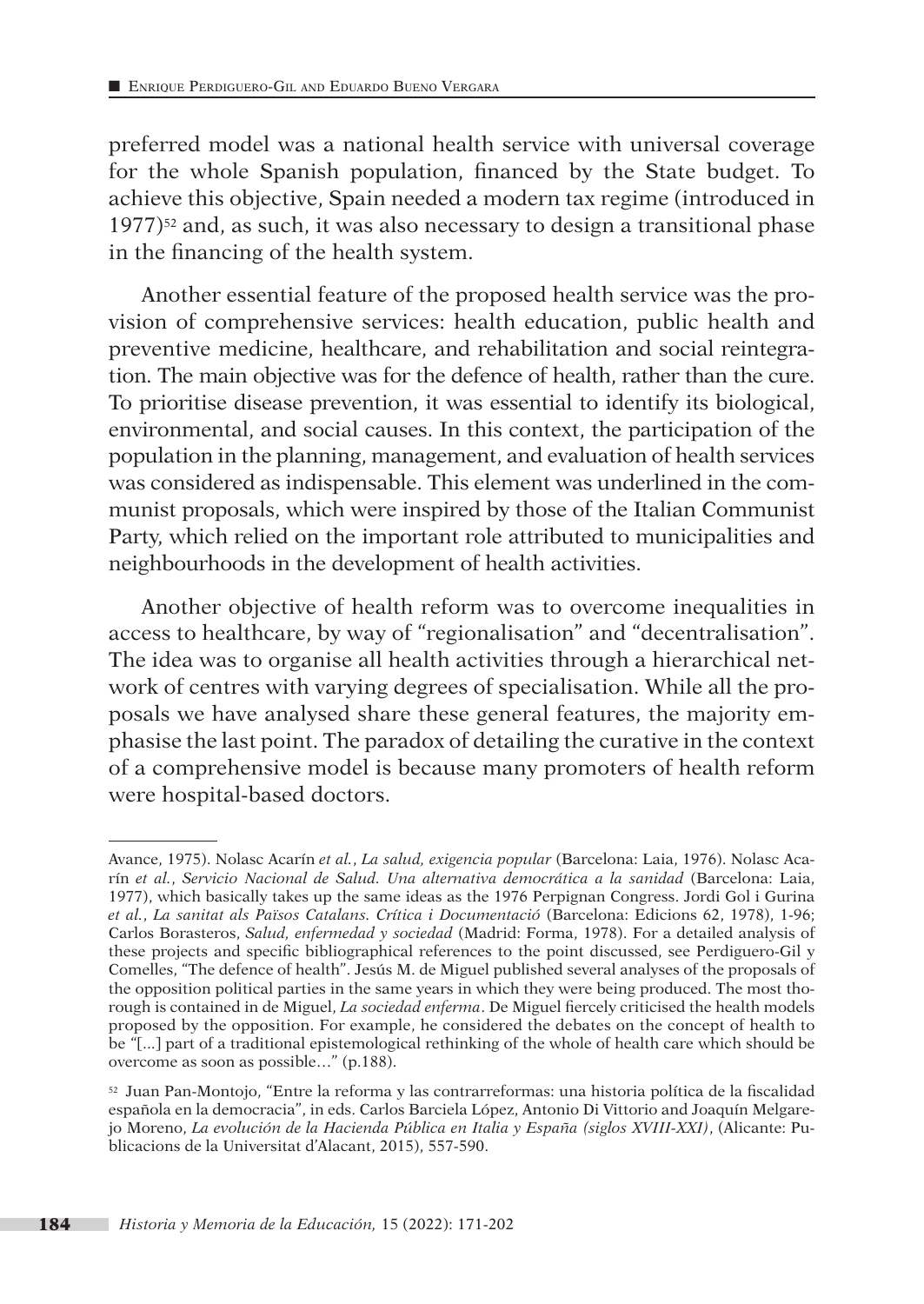Most of the projects repeatedly touched on the same themes, without much specificity and without an economic assessment of what was being proposed. The most original writings were those that explored in some detail the consequences of establishing health "defence", and thus health education, as a cornerstone of health services. Several, generally overlapping, approaches emerged: the conceptualisation of health, the biological bias of scientific medicine, the necessity to incorporate the idea of multi-causality and, therefore, to consider the role of socioeconomic structure in the genesis of disease.

The most influential and wide-ranging discussion on the concept of health was offered by the Catalan general practitioner Jordi Gol (1924- 1985). He criticised the prevailing concepts, especially that of the WHO,<sup>53</sup> and proposed a dynamic notion based on the ability to achieve self-realisation through autonomy, solidarity, and happiness. Doctors in the PCE supported the view proposed by Enrique Nájera (1934-1994), a public health specialist and brother of the aforementioned, Pilar Nájera, who emphasised social balance and integration into society. Both authors highlighted the positive value of health and the dynamic relationship with biological, environmental, and social factors.

Therefore, the objective of health services should be to avoid whichever circumstances that hinder personal fulfilment, social integration, and happiness, through the redistribution of wealth to avoid inequalities based on social class or geographic distribution. Thus, health activities were to concentrate on the disease-causing processes rather than on healing. Health education was therefore part of this drive to reorient health services, which required more "rupture" than "reform".54 Guided by scientific medical knowledge that is not only biological based, but that would also be part of an overall strategy leading to grassroots social change. The consideration of social causes of disease and the participation of the population in the management of health services would expose the contradictions of the capitalist system and encourage "revolutionary" mobilisations and/or initiatives. Thus, the proposals of some

<sup>53</sup> "[…] a state of complete physical, mental and social wellbeing […]": World Health Organization, *Official Records of the World Health Organization*, no. 2 (Geneva: World Health Organization, 1948), 16.

<sup>54</sup> Opposition projects tried to avoid the term "health reform" already used by the authorities in the late Franco era and by the UCD governments.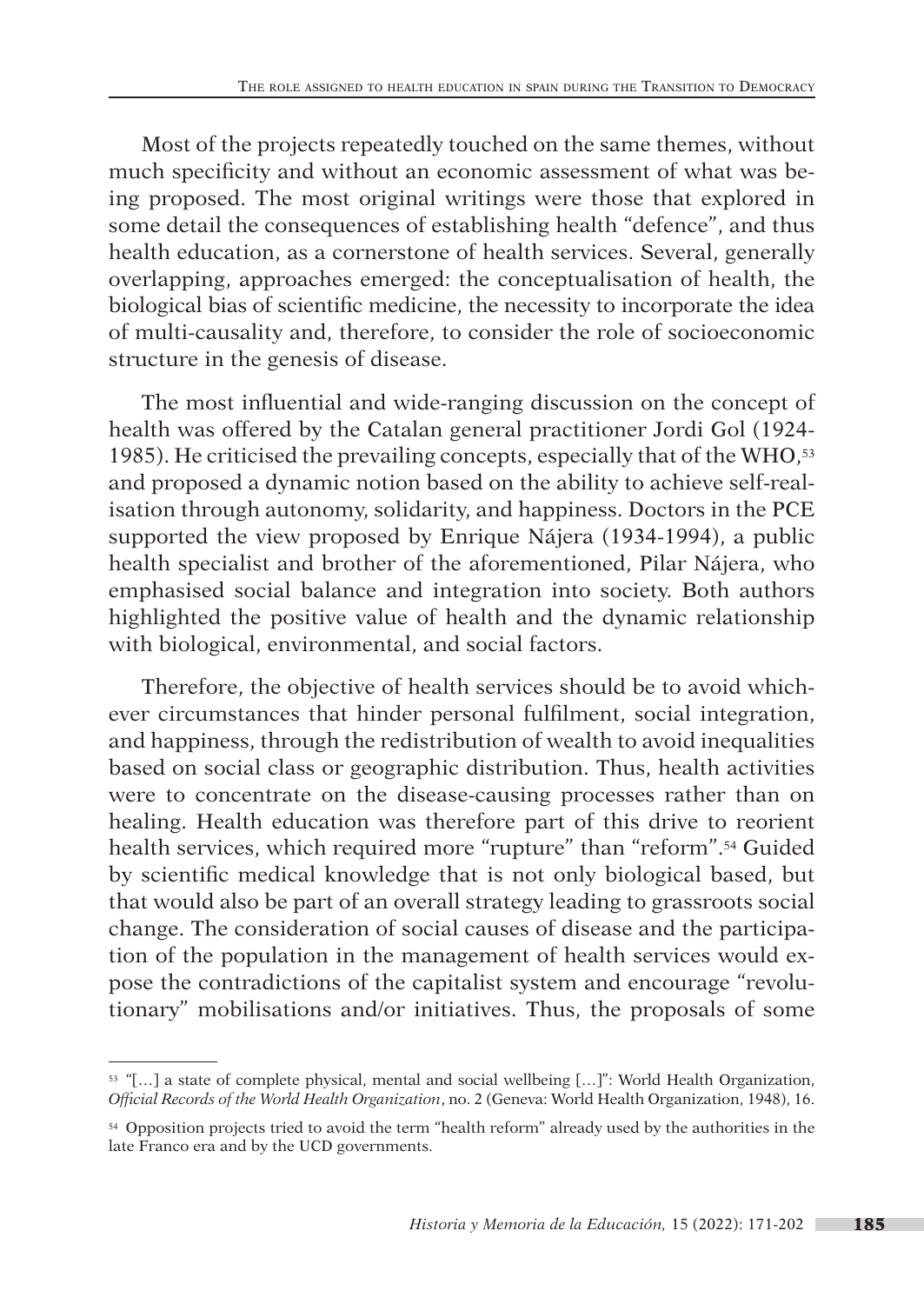left-wing political forces on health education, especially those of PSUC and PCE, were associated with a general political strategy in a revolutionary key.

Strictly related with the problem of biological bias, so evident in the development of medical knowledge, was the question of how and what should be taught in medical training, as the new health services required a different type of professional.55 Some solutions were proposed, but, as with many other issues, a new teaching programme was not considered with much detail. Little was said on the health training that allowed the study of socio-economic and political determinants of disease and the development of preventive activities and health education.

Therefore, in the context of new concepts of health and health services proposed by reformists and *rupturists*, the role of health education was considered crucial. But what did "health education" mean?

# **WHICH HEALTH EDUCATION FOR A NEW HEALTH SYSTEM?**

The lack of recognition of the complexity of health education of the population –to which we referred at the beginning of this text– must be seen in the context of the very abundant but not very specific references to it in the writings on health reform, both from the government and from the opposition. In the latter's projects, stereotyped proposals repeatedly appeared in which health education formed part of an integral model: "[...] the National Health Services, implies covering the entire population and integrating, homogenising and unifying all health services in a harmonious set that includes health education of the population, public hygiene and epidemiology, prevention, cure, and rehabilitation and social integration".56 Health education was not just another element, it was the base of the health system pyramid, as prevention could evade illness and therefore the need to cure. The cost-effectiveness of this approach was sometimes underlined, as it avoids the high costs

<sup>55</sup> More than twenty years later, problems that had already been explored and not solved: Primitivo de la Quintana, "La medicina social como problema docente (I)", *Revista de Educación* 5, no. 12 (1953): 1-11. Primitivo de la Quintana, "La medicina social como problema docente (II)", *Revista de Educación* 5, no. 13 (1953): 110-128, emerged again. See the article by Barceló-Prats and Comelles in this dossier.

<sup>56</sup> Acarín *et al.*, *Servicio Nacional de Salud*, 48.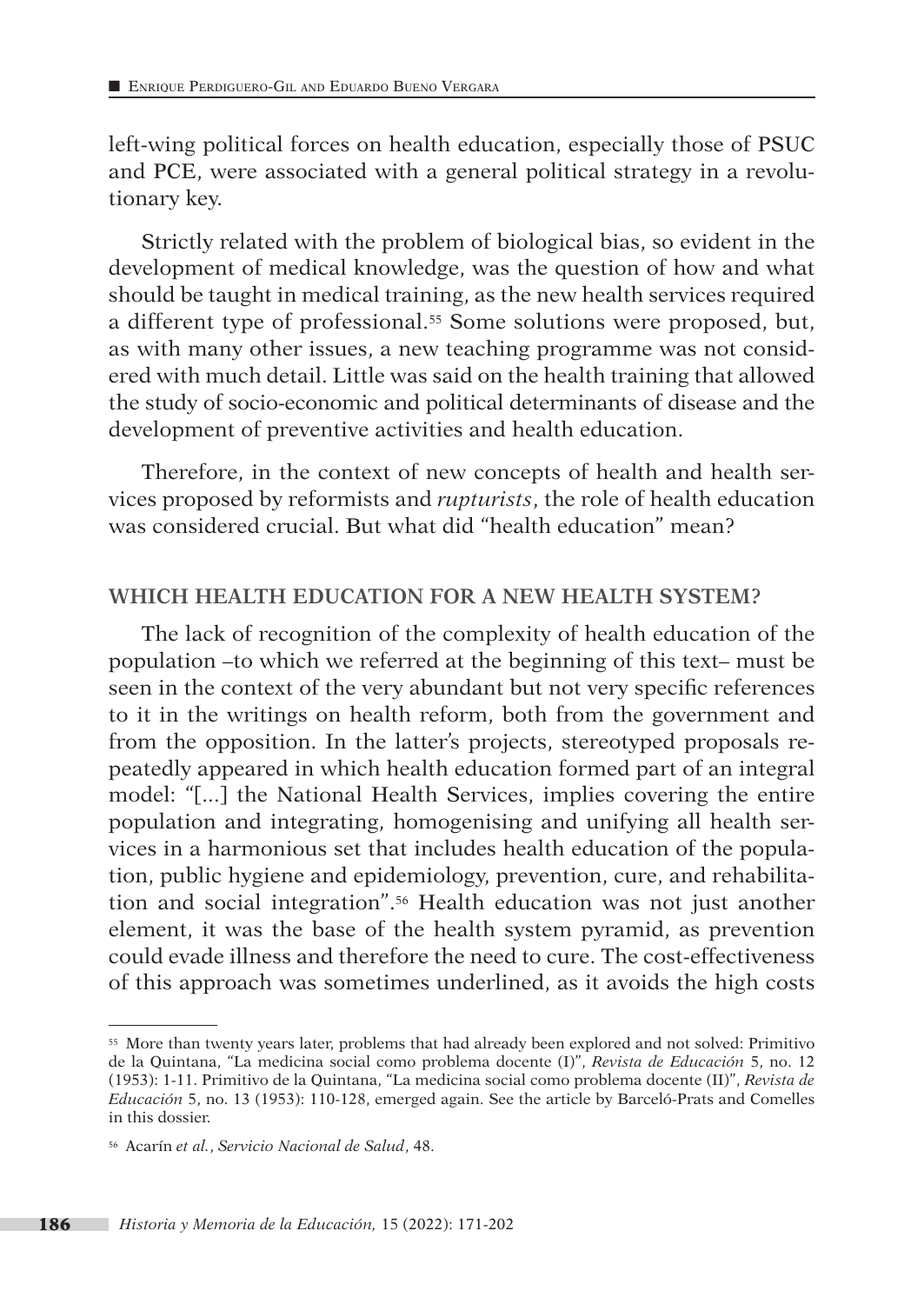of care.57 The privileged setting to develop health education was Primary Health Care, canonised at Alma-Ata. In some cases, some specific lines were devoted:

Health Education. A fundamental pillar of the health services, aims to provide the population with the necessary information on the healthiest lifestyle habits, to clarify healthy and unhealthy habits, to provide necessary training for the personal psychophysical whole and of external influences, to provide guidance on the use of medicines and toxic substances. Putting special attention to certain social groups: children, adolescents, mothers, the elderly, etc.

All this will be developed by specialised health education staff, who can be recruited from among today's health professionals, based on specific training.58

It was a far from novel vision of health education, criticised a few years later by the WHO: "Many administrators still believe that watching a film, looking at a poster or listening to a lecture will lead the individual towards a right path"59 and in the already mentioned text of 1987: "It is not so much a question of knowing how to elaborate health slogans (with more or less moralising pretentious [...]".<sup>60</sup>

Without greater concreteness, but with a less top-down vision, there were other formulations:

Thus, health education can be more than just technical advice given by health professionals to the population and can become a process of information and reciprocal contribution, where the citizen receives information that can be contrasted with his daily life, and the health professional obtains knowledge of the environment in which he works and can refer to aspects of his

<sup>57</sup> Adolfo Serigó Segarra, *La crisis sanitaria en España (Nuevas ideas en salud pública)* (Madrid: The author, 1979), 60.

<sup>58</sup> Acarín *et al*., *Servicio Nacional de Salud*, 53.

<sup>59</sup> World Health Organization, *New approaches to health education in primary health care. Technical Report Series*, *690* (Geneva: World Health Organization, 1983), 11.

<sup>60</sup> Centre d'Anàlisi i Programes Sanitaris, "Nota editorial", 5.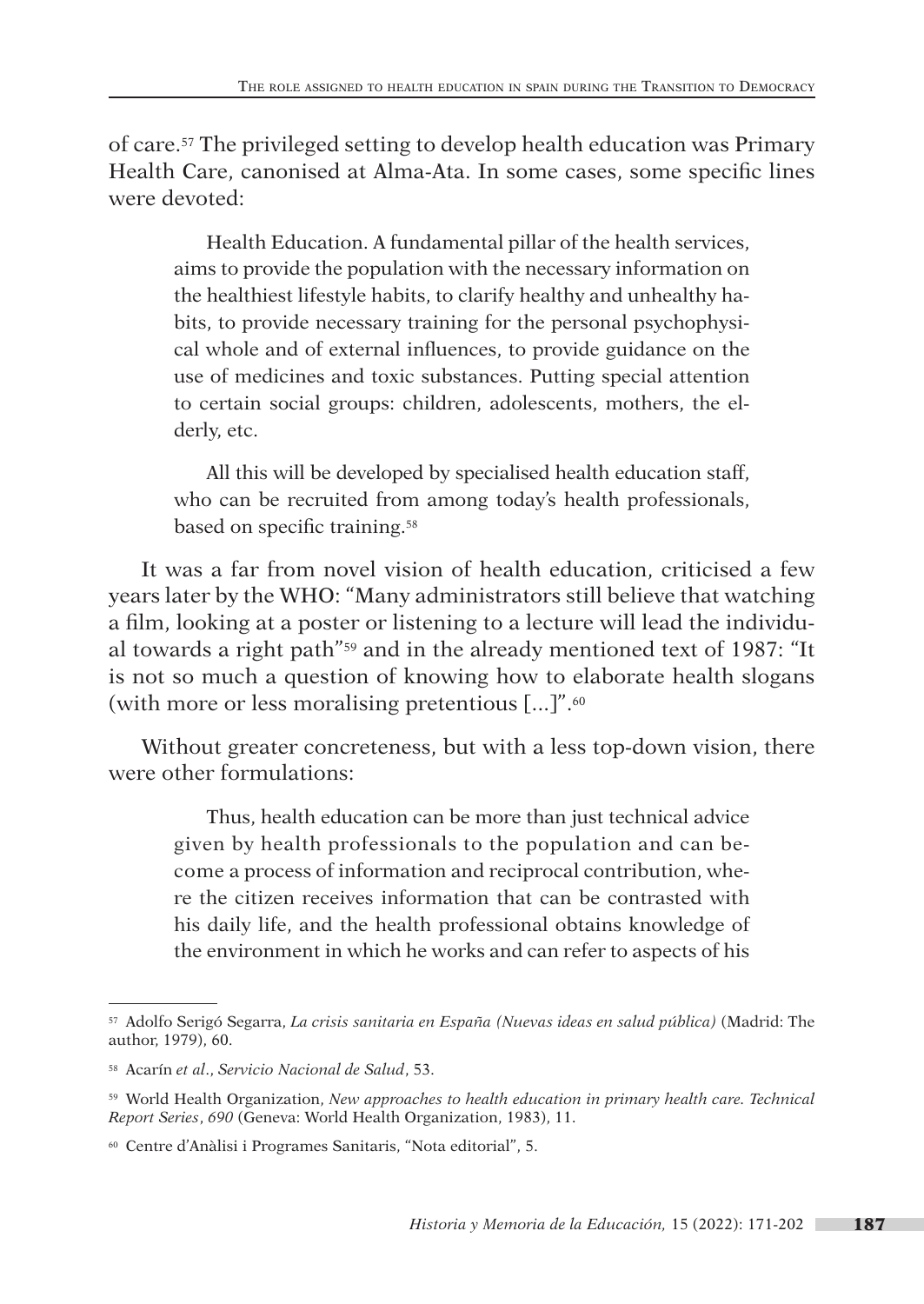knowledge once it has been confronted and discussed with the population*.*<sup>61</sup>

Health education was often a primordial element in the construction of a new health system that entailed political changes: "Educational action is especially aimed at achieving the participation of the population in the planning and management of health action, so it responds to the real needs of the population".62 Although various levels and instruments of participation were defined to achieve this, these were not detailed proposals either.

The lack of specific plans regarding health education would be congruent with the assessment of the sociologist Jesus M. de Miguel, on the set of health reform proposals: "There is undoubtedly a lack of sufficiently elaborated alternative models to the current health system in Spain to be able to be applied with ease. The level of opposition discussion in this area is still very basic and in somewhat backwards [...]".63

The governmental proposals were not more detailed, either. After the failed attempts by Enrique Sanchez de Leon,<sup>64</sup> first Minister of Health of the Democratic Transition<sup>65</sup>, in May of 1980, a health reform bill was submitted to Parliament:

Health education is thus understood as the interrelation between health services and the population using them. It determines that permanent health education systems and modern methods of health education transmission will be used. The use of collective education guidelines and health education programmes carried

<sup>61</sup> Nolasc Acarín, "Bases organitzatives per a la defensa de la salut", en *Xè Congrés de Metges i Biòlegs de Llengua Catalana. II Ponència. Funció social de la medicina*, (Barcelona: Acadèmia de Ciències Mèdiques de Catalunya i de Balears. Societat Catalana de Biologia, 1976), 303. It is a vision closer to: World Health Organization, *New approaches to health education in primary health care*.

<sup>62</sup> Ferran Martínez Navarro, *Estructura i malaltia. Una alternativa sanitària per al País Valencià* (València: Tres i Quatre, 1978), 76.

<sup>63</sup> De Miguel, *La sociedad enferma*, 187

<sup>64</sup> See Manuel Evangelista Benítez, *Medicina y sociedad: la reforma sanitaria* (Madrid: Ministerio de Trabajo y Seguridad Social, 1981), 329-359

<sup>65</sup> In the governments of Adolfo Suarez, between 1977 and 1982, there were five health ministers. Rovira Tarazona, Sánchez de León's replacement, entrusted the project to the Secretary of State for Health, José María Segovia de Arana, a prestigious clinical and academic figure.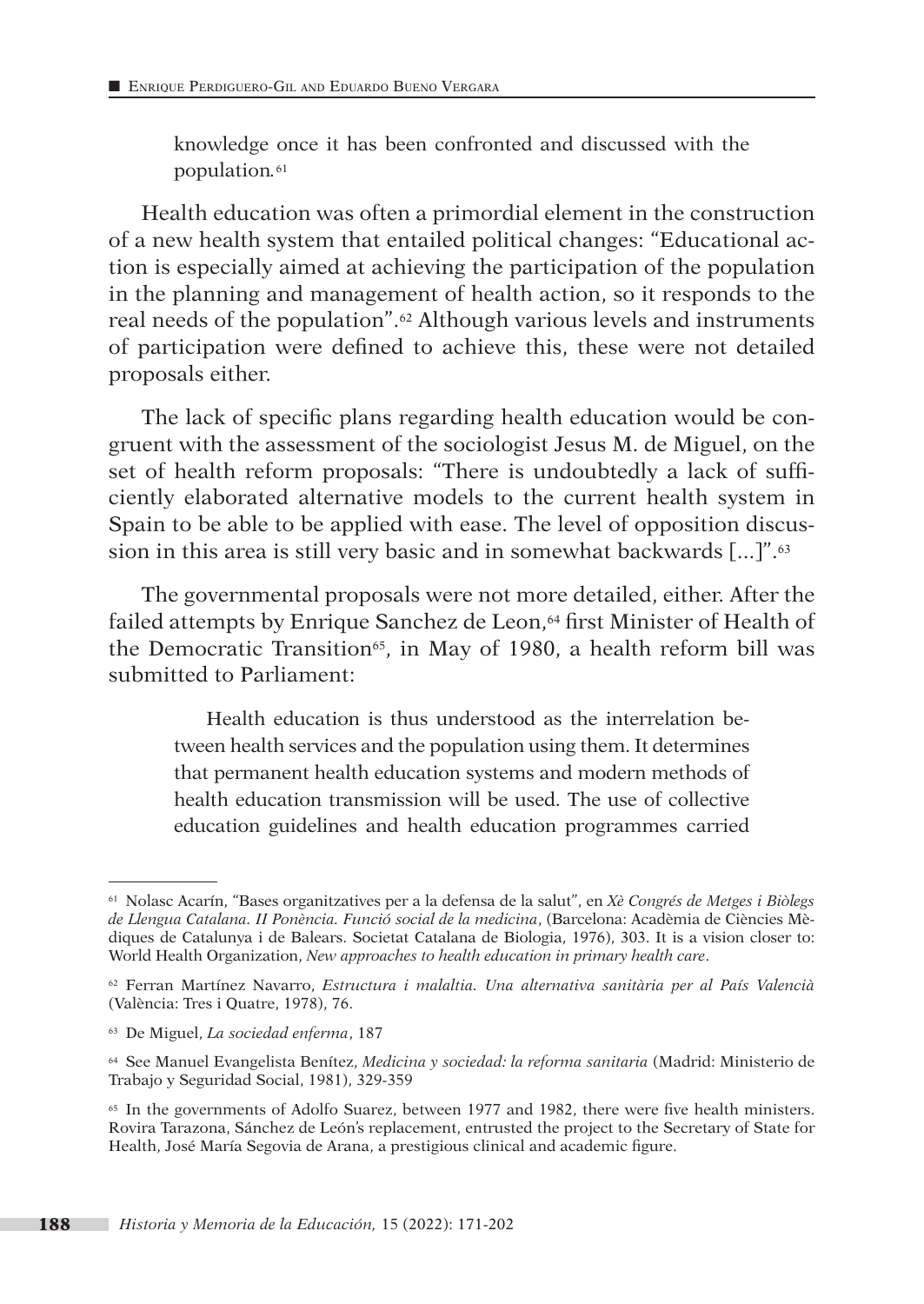out through the Health Centres is recognised. The implementation of other programmes through companies, schools, or neighbourhoods, in which all health professionals will be involved, is noted.<sup>66</sup>

In some opposition proposals, while recognising the role of schools in health education, it was considered:

Above all class distinctions, the doctor is the best qualified for health education. The medical consultation, in the intimacy of the doctor-patient relationship, is a person-to-person education. The doctor is the only one that has the basic or specialised scientific knowledge to provide safe guidelines for action.<sup>67</sup>

The necessity for complementary training or changes in medical curricula were sometimes mentioned.68 Nurses were cited as likely to take on educational tasks, but on this point, as on others, the burden of the projects written by doctors was obvious.

One of the points that appears in almost all the proposals, regardless of the party concerned, has to do with the role of health education as an antidote to that what was considered as a distorted use of health services, either through under-utilisation or, above all, abuse: "[...] the main cause of those who go to the doctor and are not truly ill, is a lack of culture. The lack in information and the absence of a minimum health education mean that people go to the doctor for the most minor of problems".69 A similar view was expressed in 1979 in the Secretary of State's report on health reform: "[...] the abuse of the population's demand for medical care due to the scarcity or absence of genuine health education are also clear signs of the functional inadequacy of our healthcare structure".70

<sup>66</sup> Luis Sánchez Harguindey, *Reforma sanitaria española* (Madrid: Acción Social Empresarial, 1981), 21.

<sup>67</sup> Francisco Javier Yuste Grijalba, *Hacia una sociología de la medicina* (Barcelona: Aula de Ediciones, 1971), 33.

<sup>68</sup> Nolasc Acarín, "Bases para la regionalización sanitara", in eds. Nolasc Acarín *et al.*, *La sanidad hoy*, 111-133. Joan Campos Avillar, "Hacia un modelo de ruptura educativa para la reforma sanitaria", in ed. Jesús M. de Miguel Rodríguez, *Planificación y reforma sanitaria*, (Madrid: Centro de Investigaciones Sociológicas, 1978), 121-151.

<sup>69</sup> Acarín *et al.*, *La salud, exigencia popular*, 48.

<sup>70</sup> José María Segovia de Arana, "Líneas generales de la reforma sanitaria", junio de 1979, 1137/11, Archivo INGESA, 6.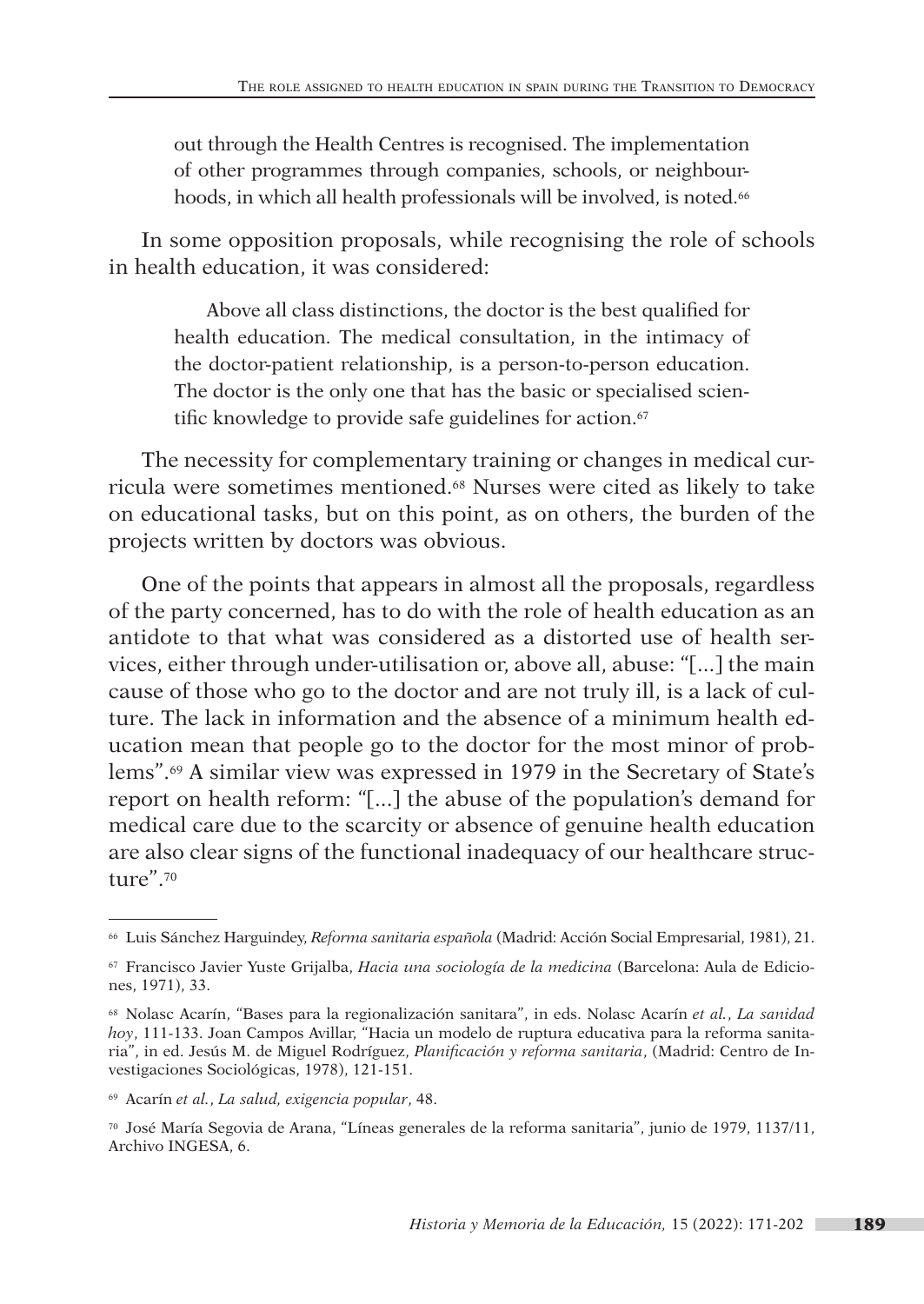This point of view, especially with regard to pharmaceutical benefits, which appeared time and again in the first years of debate on health reform, had become common after the launch of the SOE,<sup>71</sup> as well as in one of the first published criticisms of Franco's health system.72 The role of doctors and the pharmaceutical industry in what was seen as a misuse of medicines was also pointed out.73 Education on the use of health services has, of course, value, as it allows for the optimisation of resources. The point is that such education was always approached from a professional point of view, without considering the needs of the population. In the opposite sense, health education was assigned an emancipatory value on other occasions: better knowledge of health and disease would enable individuals and communities to act more independently of the paternalism and hegemony of health professionals.74

There were, in the context of reformist projects, some texts referring specifically to education for health. Jose Antonio Valtueña published a very brief text in the in the May 1975 issue of *Cuadernos para el Diálogo*, devoted to "The Right to Health",75 and Joaquin Jubert published two similar chapters in 1976 and 1977.76 The *Catalan Culture Congress* had a

<sup>71</sup> José Fernández Turégano, *Comentarios sobre el Seguro de Enfermedad* (Madrid: Instituto Provincial de Sanidad. Publicaciones de la Jefatura Provincial de Sanidad de Madrid, 1958), 31-32. On the lack of sustainability of the SOE, partly due to the increased pharmaceutical spending, see: Margarita Vilar-Rodríguez and Jerònia Pons-Pons, "The Introduction of Sickness Insurance in Spain in the First Decades of the Franco Dictatorship (1939-1962)", *Social History of Medicine* 26, no. 2 (2012): 267-287, https://doi.org/10.1093/shm/hks082. For official recommendations on the use of medicines, see: Federico Mayor Domingo, ed., *Investigación sobre la asistencia farmacéutica en España: estudio socioeconómico sobre el conjunto de la asistencia sanitaria española* (Madrid: Ministerio de Trabajo. Instituto Nacional de Previsión, 1977), 919-921.

<sup>72</sup> Felipe Solé Sabarís, in, *La crisis de la medicina liberal*, Henri Hatzfeld (Barcelona: Ariel, 1965), 207.

<sup>73</sup> Joaquim Bonal, "Farmàcia e industria farmacèutica", in Xè *Congrés de Metges i Biòlegs de Llengua Catalana. II Ponència. Funció social de la medicina*, (Barcelona: Acadèmia de Ciències Mèdiques de Catalunya i de Balears. Societat Catalana de Biologia, 1976), 384-398.

<sup>74</sup> Gol i Gurina *et al.*, *La sanitat als Països Catalans. Crítica i Documentació*, 83.

<sup>75</sup> Valtueña, "El ciudadano indefenso", 77-78. Valtueña, a medical doctor, continued to take an interest in health education over the years. He published numerous articles on various health issues, signed as president of the International Centre for Health Education (Geneva, Switzerland), an organisation about which we have found no information, and later as a member of the Association of International Spanish Civil Servants. See: Perdiguero Gil, "La popularización médica durante el franquismo", 115.

<sup>76</sup> Joaquim Jubert i Gruart, "Educació sanitària: pressupòsits bàsics per una pedagogia de la salut", in Xè *Congrés de Metges i Biòlegs de Llengua Catalana. II Ponència. Funció social de la medicina*, (Barcelona: Acadèmia de Ciències Mèdiques de Catalunya i de Balears. Societat Catalana de Biologia,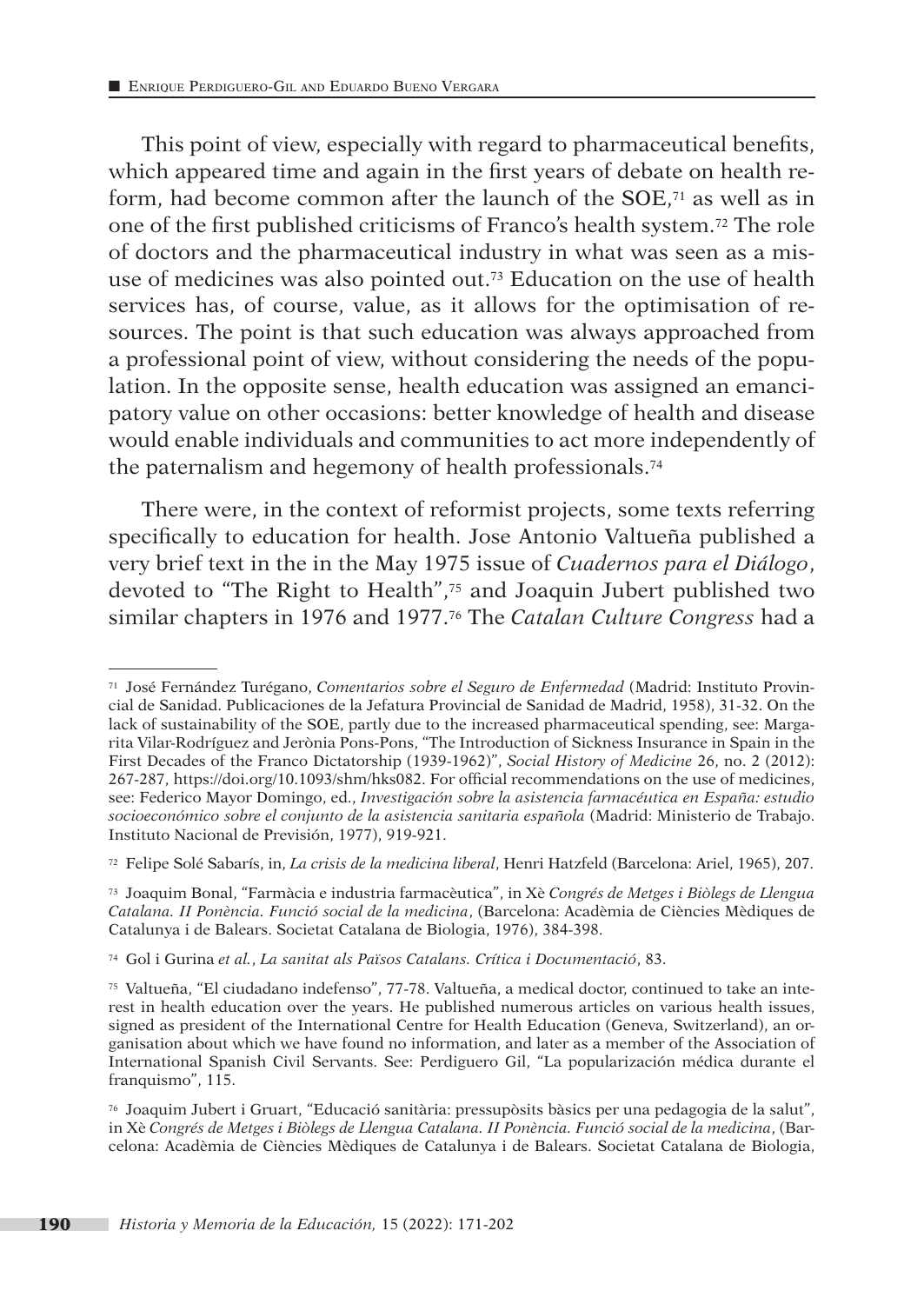commission dedicated to health education that published part of its conclusions.77 Various papers dealt with health education in the broader framework of school health. Its authors were doctors such as Marti,78 Antó,79 Casares, and the social worker Francina Roca.80

Leaving aside Valtueña, who had experience in health education activities, a first obvious point is that in this set of more specific proposals there was no participation of authors from the world of pedagogy, something that had occurred in the case of the work "Health Education Problems" (1965) and in the monographic issue of the journal *Vida Escolar* on health education in schools published in 1961, if only through the presence, not least, of Adolfo Maíllo.81 Jubert was later involved in the pedagogical world with regular participation in reform movements such as summer school. The inexperience of the majority of the authors explains why the proposals were only a declaration of intentions, in which classical versions of health education were mixed with proposals that understood it as a tool to achieve social change.

<sup>1976), 343-353.</sup> Joaquim Jubert Gruart, "Educació per la salut. Objectius i etapes", in eds. Jordi Gol i Gurina *et al.*, *Salut, sanitat i societat. Per una resposta socialista a l'actual situació sanitària*, (Barcelona: 7 x 7 ediciones, 1977), 59-73. Jubert, a neurologist, interested in neurobiology, worked in the field of psycho-pedagogy and special education. On Jubert, see: Josep María García and Balda, "Aproximació històrica a l'educació especial a Catalunya: l'educació institucionalitzada en centres d'educació especial a les comarques de Girona (1873-1997)" (Doctoral Thesis, Universitat de Girona, 2007).

<sup>77</sup> "Comissió d'Educació Sanitaria", in ed. Congrés de Cultura Catalana, *Resolucions II*, (Barcelona: 1977), 86-89.

<sup>78</sup> Josep Martí i Valls, "La sanitat i l'escola", in *Xé Congrés de Metges i Biòlegs de Llengua Catalana. II Ponència. Funció social de la medicina*, (Barcelona: Acadèmia de Ciències Mèdiques de Catalunya i de Balears. Societat Catalana de Biologia, 1976), 361-364. Martí i Valls worked at the *University Hospital Vall d'Hebron*, had political responsibilities in the *Barcelona City Council*, founder of the CAPS, and in recent years has had notoriety in the movements in defence of public health in Catalonia.

<sup>79</sup> Josep Maria Antó and Josep Martí, "Algunas posibilidades de actuación sanitaria en la escuela", *Cuadernos de Pedagogía*, no. 31-32 (1977): 64-69. Josep Mª Antó is an epidemiologist currently working at the Barcelona Institute for Global Health. See: "ISGLOBAL. Instituto de Salud Global", 2018. https://www.isglobal.org/our-team/-/profiles/6201, (consultado marzo 15, 2021).

<sup>80</sup> Ramon Casares and Francina Roca, "La medicina i la higiene escolar", in eds. Jordi Gol i Gurina *et al.*, *Salut, sanitat i societat. Per una resposta socialista a l'actual situació sanitària*, (Barcelona: 7 x 7 edicions, 1977), 155-175. Years later, both of them, together with other authors, presented a paper on health professionals at the *Tretzè Congrés de Metges i Biòlegs* de *Llengua Catalana* (Andorra, 1988), in which they discussed health education in a little more detail.

<sup>81</sup> Adolfo Maíllo, "La educación sanitaria en la escuela", in ed. V.V. A.A., *Problemas de educación sanitaria. Curso desarrollado como contribución a la VI Conferencia de la Unión Internacional de Educación Sanitaria*, (Madrid: Editorial Universitaria Europea, 1965), 29-59. Adolfo Maíllo, "Concepto y límites de la educación sanitaria escolar", *Vida Escolar*, no. 26 (1961): 2-8.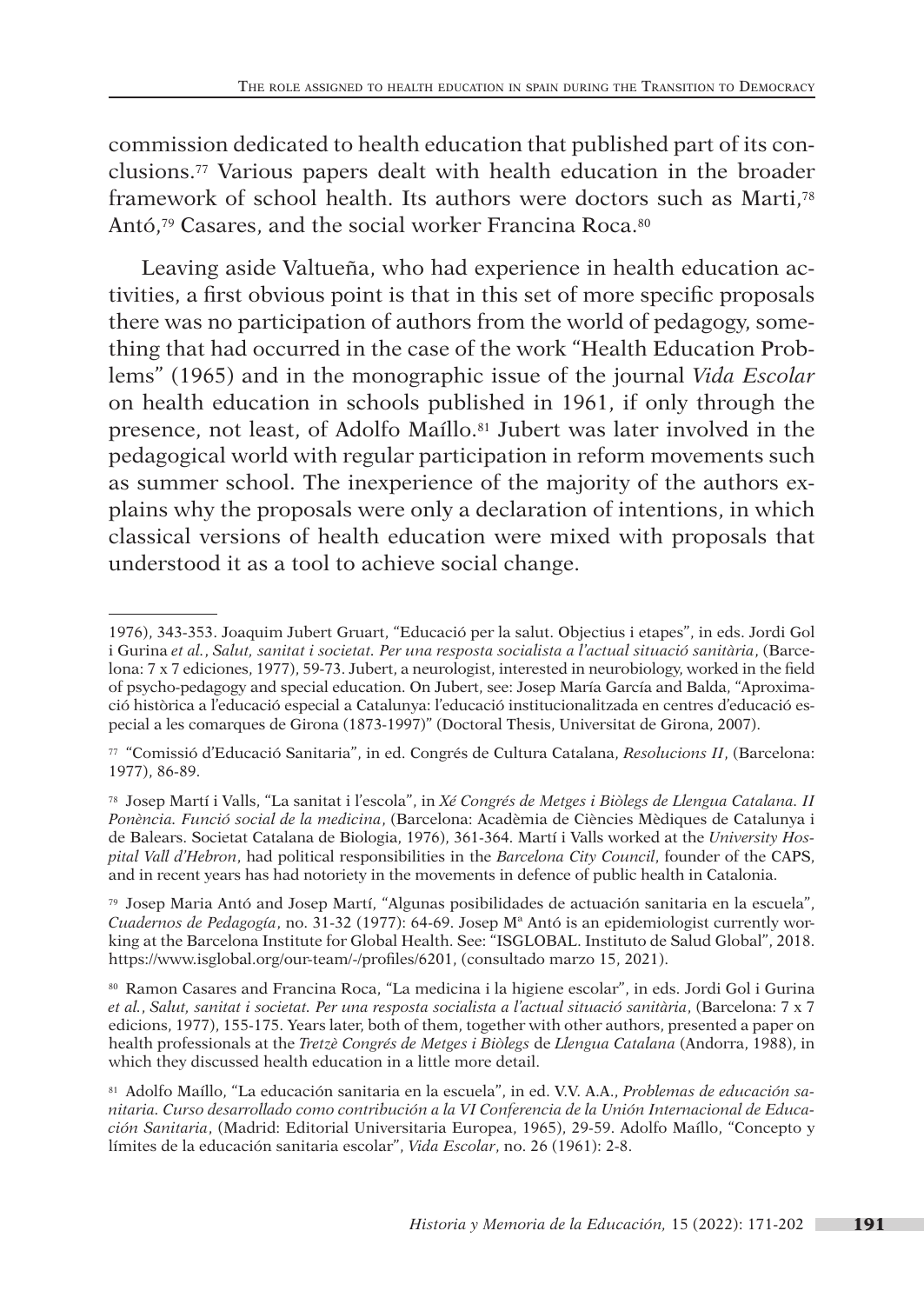Health education, therefore, was approached from a relatively unrealistic medical point of view. Jubert, who was well versed in the health education ideas of the WHO and UNESCO, pointed to the development of health education activities: "It is necessary to previously 'diagnose' the state of 'health education' of the population or of groups of individuals, to be able to elaborate the necessary 'educational treatment'. However, it is also necessary to know how to administer and dose this treatment and to know who has to administer it".82 There is no metaphor that could be closer to healthcare, in a context in which the limited curative approach was rejected.

From this medico-centric point, the necessity to carry out a diagnosis prior to educational actions, already advocated by authors such as Maíllo and Serigó, revealed an ambiguous assessment of culture, which shows the discomfort in which the WHO was also immersed regarding this point.83 Although the beliefs of the population were to be known and respected, they were usually seen as obstacles to health education governed by health professionals, in the context of a classical approach based on the eradication of certain harmful, or potentially harmful, behaviours. There was, nonetheless, innovative proposals, such as the need to take into account "marginal medicine", which could be treated methodologically: "[...] from the point of view of recovering and purifying the numerous health habits that each child (and each teacher) brings, according to his or her family and geographical origin".84 Other methodological proposals in the same text indicated that health education could be approached from various disciplines of the school curriculum, avoiding a dogmatic presentation of "official medicine" and stressing personal responsibility for paying attention to health.85

Educators and the school environment were considered indis pensable as a setting for health education. However, there are striking

<sup>82</sup> Jubert i Gruart, "Educació sanitària: pressupòsits bàsics per una pedagogia de la salut", 347.

<sup>83</sup> World Health Organization, *Expert Committee on Training of Health Personnel in Health Education of the Public. Technical Report Series*, *156* (Geneva: World Health Organization, 1958), 4.

<sup>84</sup> Josep Maria Antó and Josep Martí. "Algunas posibilidades de actuación sanitaria en la escuela": 68.

<sup>&</sup>lt;sup>85</sup> The only texts that dealt in detail with health education programmes, but still outside from the reform context were: Yuste Grijalba, *La educación sanitaria* and Yuste Grijalba, *Hacia una sociología de la medicina*.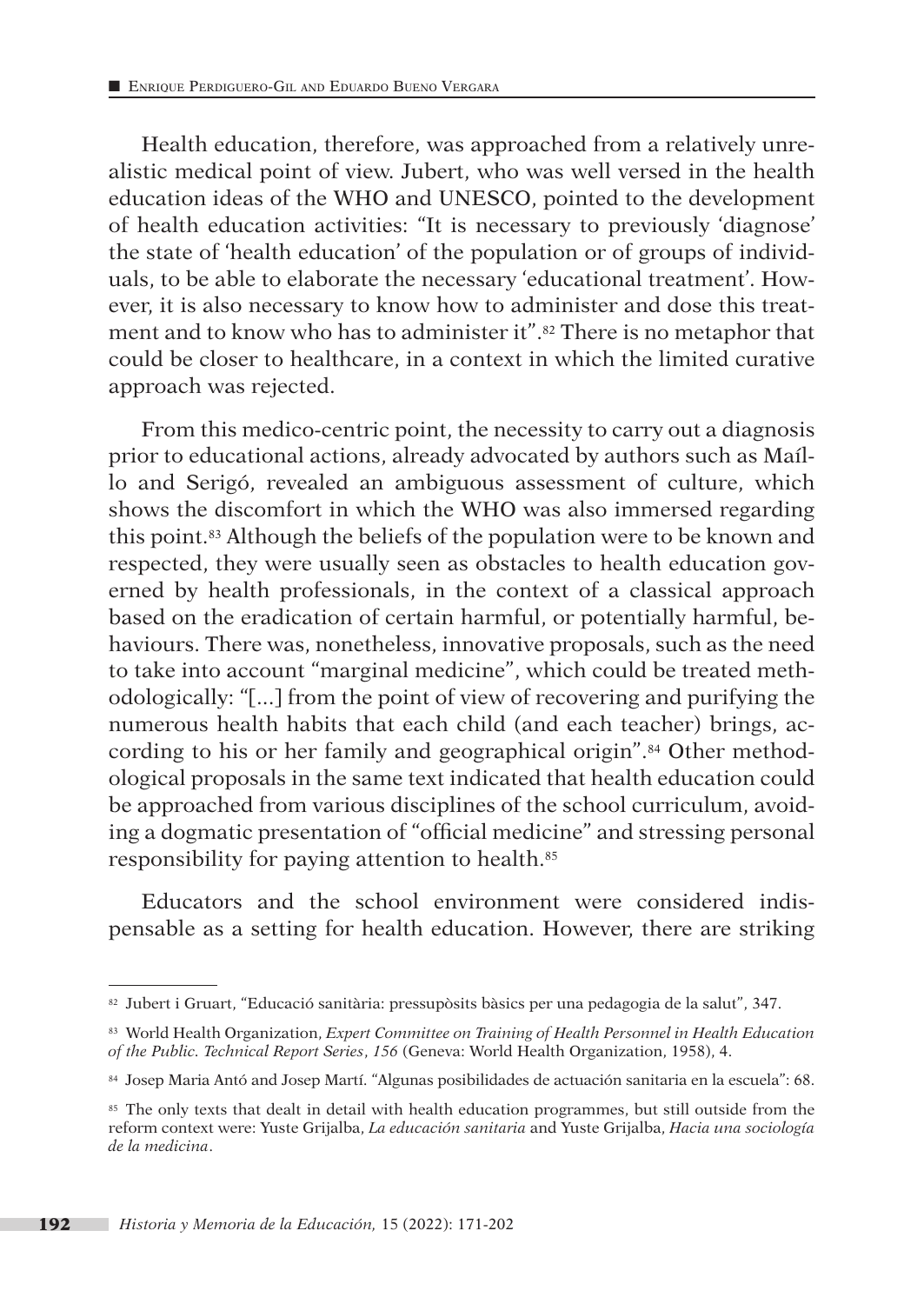statements such as: *"*[...] the body directly responsible for health services in schools must be the hospital  $[...]$ ",<sup>86</sup> referring to all the areas of school health: hygiene, prevention, healthcare and treatment of school pathologies, and health education. This statement, and others like it, must be contextualised in the framework of the poor state of school health, whose very insufficient interim reform had been undertaken shortly before Franco's death.<sup>87</sup> In other cases, the preponderance of the health scenario in school health moved to local contexts, such as counties, municipalities, and neighbourhoods.<sup>88</sup>

In the specific writings on health education, it was again emphasised as a tool for the participation of the population in the management of a democratic health system, the aim of which was a new type of society with collective health as its primary aspiration. However, some of these ideas were not from public health professionals, but mostly from clinicians, which explains many of the paradoxes of what was proposed.

The repeated allusion to the political dimension of health education, which called for popular demands on the health system, was rarely grounded:

In short, we believe that it is now possible to build a health pedagogy in schools, based on the understanding of a man as a psycho-somatic-social reality, whose illnesses are inseparable from his individual and collective personality, and on the formulation of a policy for the defence of health linked to initiatives at the social base, which consider the globality of health resources and which identifies each person as the bearer and manager of his or her own health.<sup>89</sup>

<sup>86</sup> Martí i Valls, "La sanitat i l'escola", 362. Casares y Roca were of the same opinion "La medicina i la higiene escolar", 163: "The organization of school health correspond, then, to the Office of Health, or more specifically, to the National Health Service, which will plan the protection of all children in a single, free system".

<sup>87</sup> Decree 2892/1975 of 31 October, approving the Provisional Regulations of School Health. *Boletín Oficial del Estado* 13 November, 1975, no. 272: 23687-23692.

<sup>88</sup> Casares and Roca, "La medicina i la higiene escolar".

<sup>89</sup> Josep Maria Antó and Josep Martí, "Algunas posibilidades de actuación sanitaria en la escuela": 69. Years later, one of the authors of this statement presented the thesis Josep Martí i Valls. *Mo viments socials i reivindicacions sanitàries a Catalunya (1970-1976).* (Doctoral Thesis, Universitat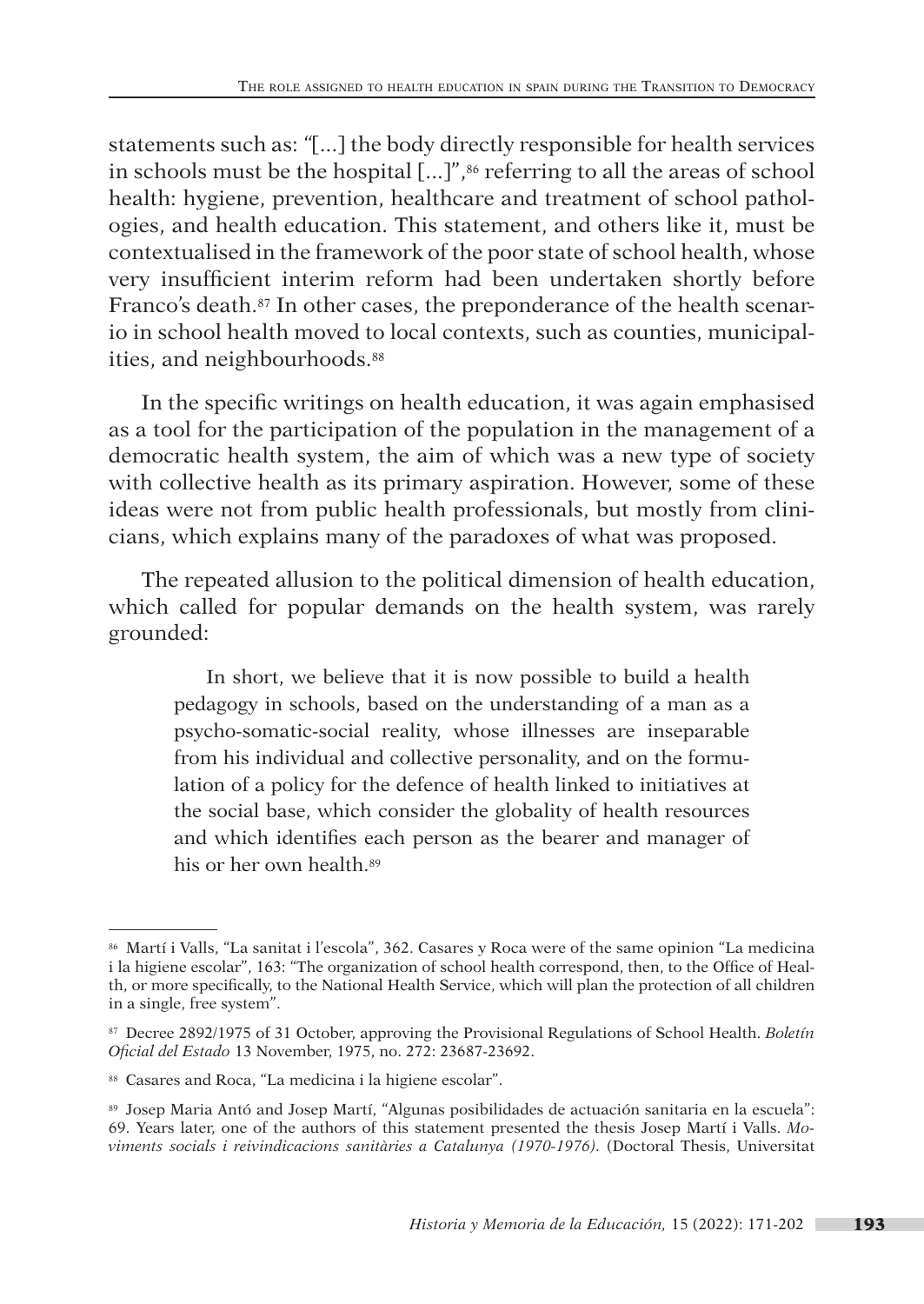Jubert's varied interests in children development, health education, special education and other fields of knowledge, such as art history, took him off the well-known path and went beyond the criticised but pervasive classical hygienic concerns.90 He pointed out that in the context of a new health system, "classical" health education, basically centred on the teaching of hygiene, became "education for health", based on a certain concept of health, which in the Catalan context was that of Gol.91 He indicated that its zone of influence should include issues such as: respect of human and individual life, knowledge about behaviour, the meaning of life and death, acceptance of the limitations of medicine, a critical attitude towards general and health consumerism. The originality of the proposals was not accompanied by indications on how to deal with such complex issues. It seems more like a *desideratum* without translation in concrete actions, as was the case in most of the writings we have been discussing.

The importance of health education began to take shape in local health scenarios in the late 1970s. An important role in this process was played by a reference institution, the Experimental Centre for Health Education (Perugia) (*Centro Sperimentale per l'Educazione Sanitaria),* created in the mid-1950s. Many Spanish health professionals travelled to the Italian city to attend its summer courses and, later, some of the professors from this Centre moved to Spain to give courses.<sup>92</sup> It was in municipal centres and, above all, in Primary Care Centres where health education (now education for health), which had been advocated at a general level, began to take root. Nursing professionals played a special role in this process.93

Autònoma de Barcelona, 1981*),* in which he analysed the socially based initiatives referred to in the quote*.*

<sup>90</sup> Most of the proposals did include sex education, the area in which the most innovative pedagogical proposals were produced. For a detailed analysis of the subject, see: Inma Hurtado García and Aida Terrón Bañuelos, "La educación sexual durante la Transición: Modelando discursos y modulando voces", in eds. José Martínez-Pérez and Enrique Perdiguero-Gil, *Genealogías de la reforma sanitaria,* (Madrid: Catarata, 2020), 155-191.

<sup>91</sup> This terminological and conceptual transition also appears in: "Comissió d'Educació Sanitaria", 86-89.

<sup>92</sup> Josep M. Comelles *et al.*, "Health education and medical anthropology in Europe: the cases of Italy and Spain", *Salud Colectiva* 13, no. 2 (2017): 171-198, https://doi.org/10.18294/sc.2017.1196. Duro Martínez, "Discursos médicos y políticos".

<sup>93</sup> María Jesús Pérez Mora, "La reforma de la Atención Primaria de Salud: sus inicios en la Comunidad Valenciana", in ed. Enrique Perdiguero Gil, *Política, salud y enfermedad en España: entre el desarrollismo y la transición democrática*, (Elche: Universidad Miguel Hernández, 2015).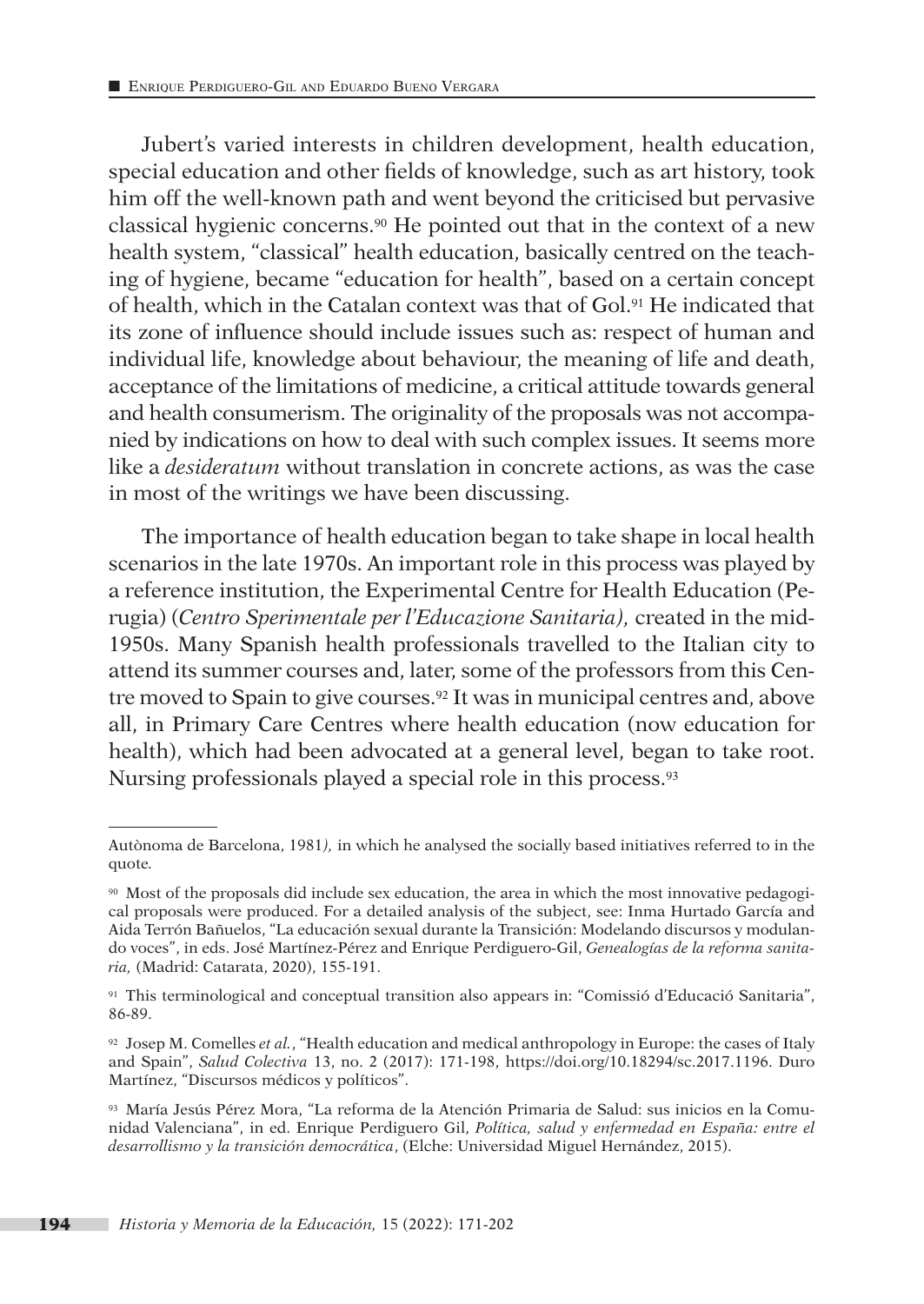# **CONCLUSION**

Social Security was introduced in Spain in 1967, after the long gestation of the principles laid down in the 1963 Social Security Law. The new scheme did not overcome many of the problems that it had set out to solve, although it did significantly increase the percentage of the population with health coverage. The main lines of healthcare, established since the set-up of the SOE, hardly changed: the focus on curative rather than preventive care, the neglect of the collective dimensions of health and illness, low-quality general medicine, and the centrality of prescriptions in the absence of a technically suitable healthcare relationship. The hegemony of hospital healthcare grew with the development of a certain, very biologistic way of conceptualising medicine and the proliferation of new nosocomial facilities. This situation meant that by the mid-1970s there was a consensus, both in government and in the clandestine political and trade union organisations, on the need to change the health sector. Of course, the parameters on which such a task should hinge varied, with some talking about reforming the health system and others about building a new one. Nonetheless, all the writings that we have analysed, from different sources, agreed that health education is a key element. In the same manner, they agreed on the diagnosis of the previous situation: nothing, or almost nothing, had been done in this respect during Franco's regime. The fragmentary initiatives developed did not even merit the role of "precedents".

The proposals that sought to implement a national health service placed healthcare education of the population at the basis of a new system that would prioritise the defence of health over the treatment of illness, offering comprehensive care, with universal coverage, financed by the general state budget, decentralised and with the participation of the population in management and planning. Government reform projects, reluctant to abandon the insurance system and with less emphasis on aspects such as decentralisation and co-management, nevertheless shared many other features with the *rupturist* ones.

One of these coincidences, albeit with notable variations in nuance, was the consideration of education for the population from a naïve perspective –a kind of panacea without much concreteness– classical –advice to the population on unhealthy behaviours, especially to specific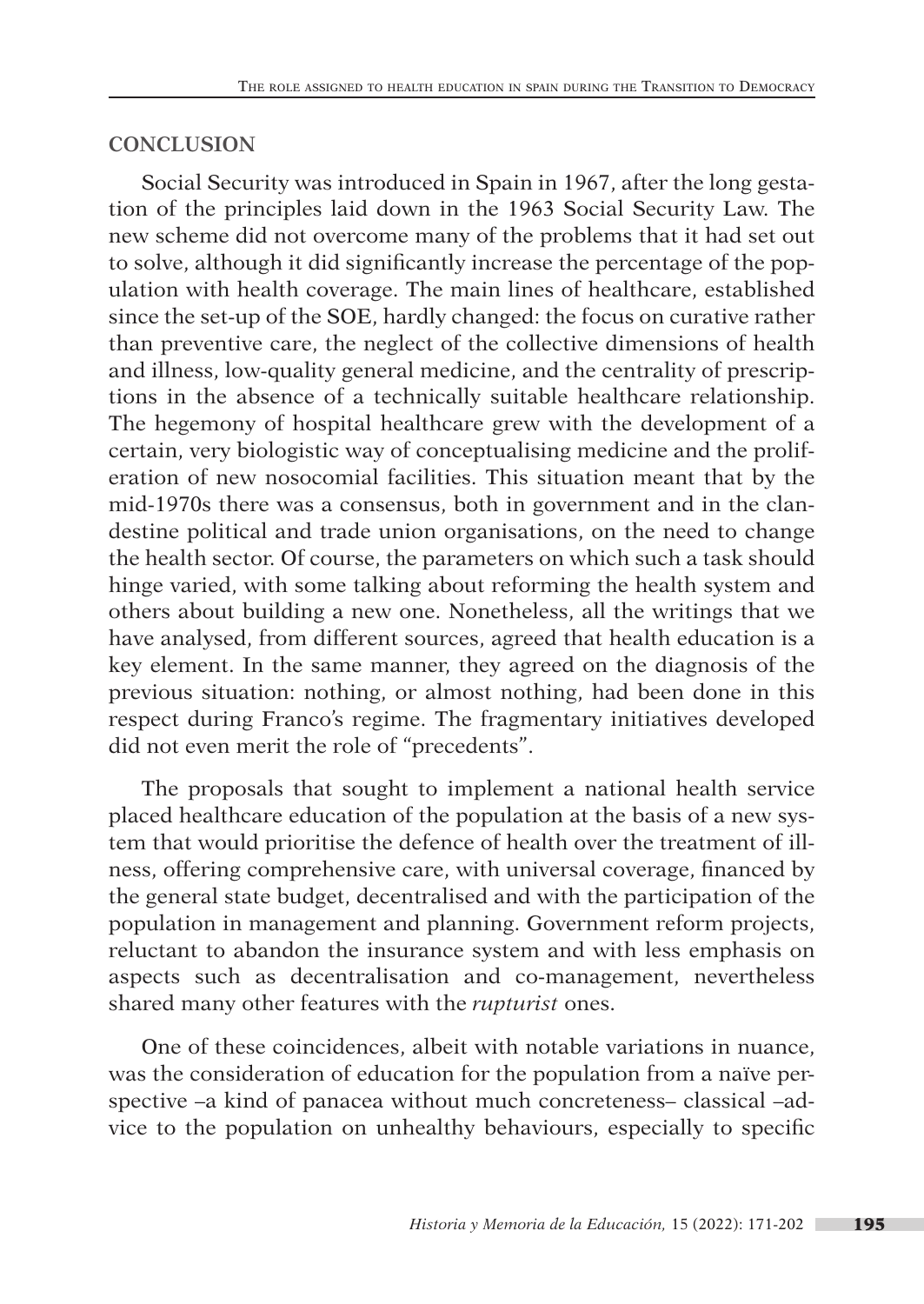vulnerable groups– and with much emphasis on its role as a guide to "correct" use of health services within the parameters set by experts. This predominant approach to education used a certain rhetoric of engagement with the education system, but, in most cases, without much pretence of collaboration.

Only incipiently, at the end of the 1970s, some professionals, through creative initiatives –often of a municipal nature– and, or, due to the influence of international trends, began to lay the foundations for what would be a more concrete, systematic, and conscious development of "education for health" during the following two decades.

A final question could be asked: does this approach, inherited from the yearnings of a new way of dealing health and illness expressed during the Democratic Transition, still exist today? If any citizen were to visit a health centre today, at any level, would he or she easily identify activities that would support the key role that was intended to be given to health education for the population? The answer would require the development of a whole research programme that has not yet been tackled globally.

#### **Note on the authors**

Enrique Perdiguero Gil, M.D. (Alicante University), Ph.D. (Alicante University), Professor of History of Science at the Miguel Hernández University of Elche. He did several research stays at the Wellcome Institute for the History of Medicine (London), of which he was Research Fellow. His lines of research have focused on the relationships between scientific knowledge and popular knowledge, paying special attention to the popularization of medicine and health education, from a perspective that combines social anthropology and history of medicine. He has also dealt with the history of Public Health in Spain, the history of Medical Anthropology in Spain and the history of medical pluralism. The result of these investigations has appeared in books, book chapters and articles published in specialized journals. He has participated in numerous national and international congresses and conferences. In the recent years, he has headed research projects on health education in the Franco regime, on the development of the Compulsory Health Insurance, on rural medicine during the Franco regime and on health reform in the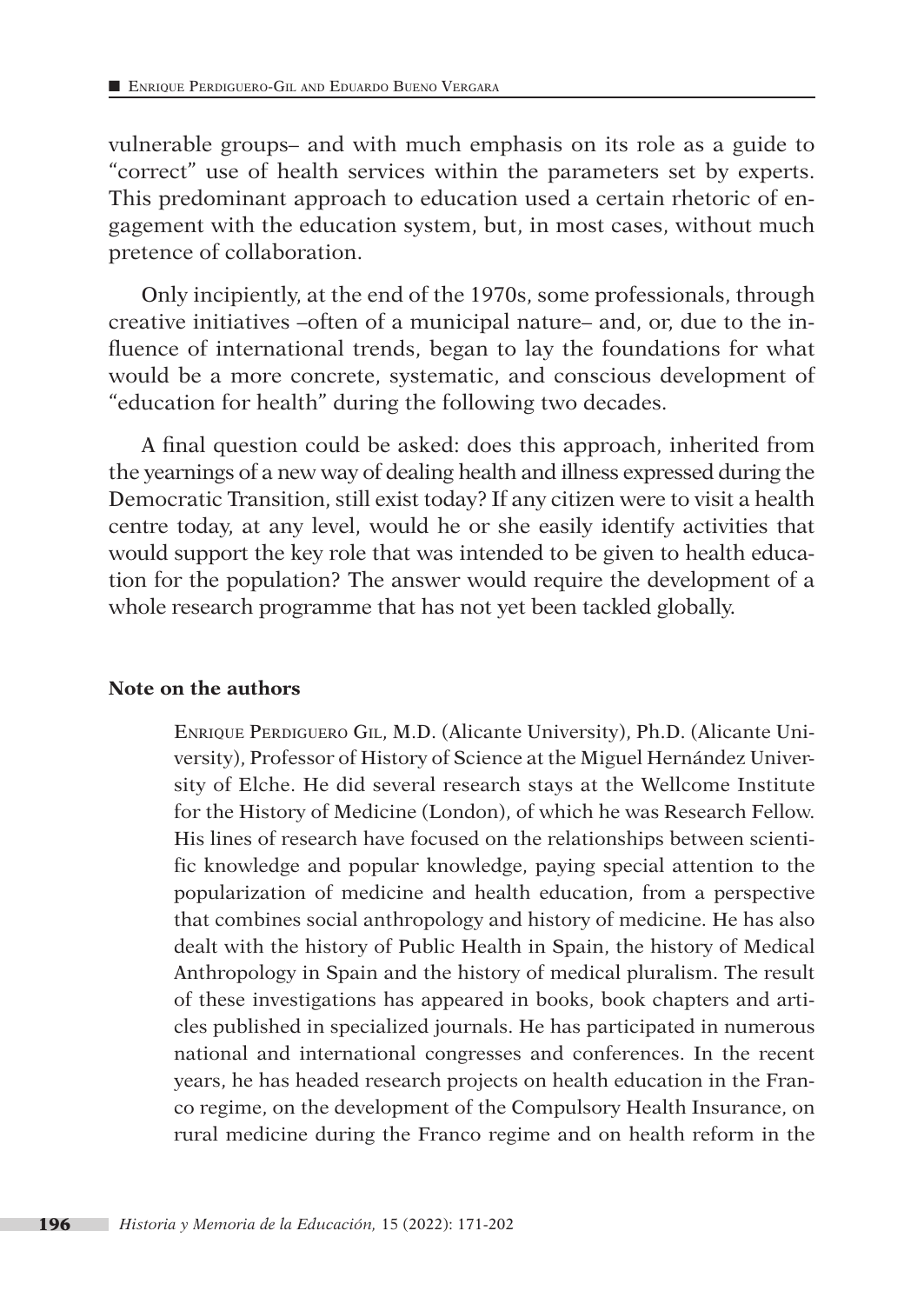Democratic Transition. He has been a member of the steering committee and vice president of the Spanish Society for the History of Medicine and a member of the steering committee of the Catalan Society for the History of Science and Technology. He is currently the coordinator of the López Piñero Interuniversity Institute of Historical and Social Studies on Science, Technology, Medicine and Environment at the Miguel Hernández University of Elche.

Eduardo Bueno Vergara, Master's degree in History of Science and Scientific Communication (University of Alicante, Miguel Hernández University of Elche and University of Valencia)., Ph.D. in History from the University of Alicante. He is Senior Lecturer of History of Science at the Miguel Hernández University of Elche and researcher at the López Piñero Interuniversity Institute for Historical and Social Studies on Science, Technology, Medicine and Environment. His main lines of research are the history of the climate, the history of health and disease during the Franco dictatorship and the history of cancer during the same period. On these subjects he has published several book chapters and articles in specialized journals.

#### **REFERENCES**

- Acarín, Nolasc. "Bases para la regionalización sanitara". In *La sanidad hoy. Apuntes críticos y una alternativa*, edited by Nolasc Acarín, Ramón Espasa, Helios Pardell*, et al.*, 111-133. Barcelona: Avance, 1975.
- Acarín, Nolasc, Manuel Campo, Ramón Espasa and Joaquim Vergés. *La salud, exigencia popular.* Barcelona: Laia, 1976.
- Acarín, Nolasc, Ramón Espasa, Carme Sans and Joaquim Vergés. *Servicio Nacional de Salud. Una alternativa democrática a la sanidad.* Barcelona: Laia, 1977.
- Bernabeu-Mestre, Josep and Encarna Gascón Pérez. *Historia de la Enfermería de Salud Pública en España (1860-1977).* Alicante: Publicaciones de la Universidad de Alicante, 1999.
- Bernabeu-Mestre, Josep and María Eugenia Galiana Sánchez. "Enfermería y exilio. El caso de las visitadoras sanitarias". *Mètode*, no. 61 (2009): 72-77.
- Bonal, Joaquim. "Farmàcia e industria farmacèutica". In *Xè Congrés de Metges i Biòlegs de Llengua Catalana. II Ponència. Funció social de la medicina*, 384- 398. Barcelona: Acadèmia de Ciències Mèdiques de Catalunya i de Balears. Societat Catalana de Biologia, 1976.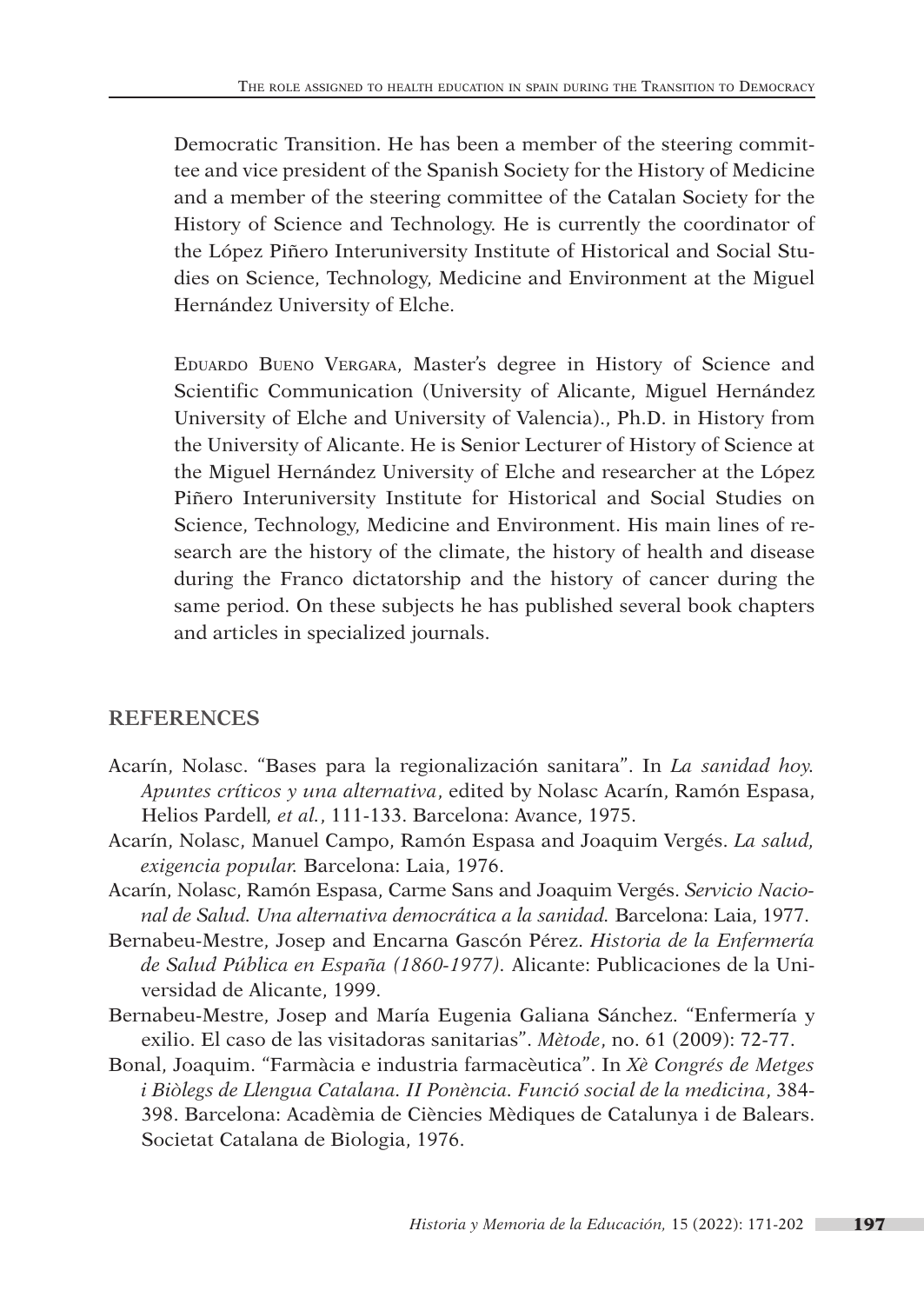Borasteros, Carlos. *Salud, enfermedad y sociedad.* Madrid: Forma, 1978.

- Bosch Marín, Juan. *Filosofía de la educación sanitaria sobre la salud de la madre y el niño.* Madrid: Dirección General de Sanidad, 1962.
- Bueno Vergara, Eduardo and Enrique Perdiguero-Gil. "Mejor curar que prevenir: dispositivos asistenciales y actividades preventivas en el primer franquismo". In *Del siglo XIX al XXI. Tendencias y debates*, edited by Mónica Moreno Seco, Rafael Fernández Sirvent and Rosa Ana Gutiérrez Lloret, 1972-1983. Alicante: Biblioteca Virtual Miguel de Cervantes, 2019.
- Campos i Avillar, Joan. "Hacia un modelo de ruptura educativa para la reforma sanitaria". In *Planificación y reforma sanitaria*, edited by Jesús M. de Miguel Rodríguez, 121-151. Madrid: Centro de Investigaciones Sociológicas, 1978.
- Casares, Ramon and Francina Roca. "La medicina i la higiene escolar". In *Salut, sanitat i societat. Per una resposta socialista a l'actual situació sanitària*, edited by Jordi Gol i Gurina, Josep Artigas Candela, Joaquim Jubert i Gruart*, et al.*, 155-175. Barcelona: 7 x 7 edicions, 1977.
- Castejón Bolea, Ramón, Enrique Perdiguero Gil and José Luis Piqueras Fernández, eds. *Las imágenes de la salud: cartelismo sanitario en España (1910- 1950)*. Alicante - Madrid: Instituto Alicantino de Cultura "Juan Gil-Albert" - Consejo Superior de Investigaciones Científicas, 2012.
- Castejón, Ramón, Enrique Perdiguero and Rosa Ballester. "The mass media at the service of the fight against venereal diseases and the protection of maternal-infant health (1900-50)". *História, Ciências, Saúde-Manguinhos*  13, no. 2 (2006): 411-437.
- Comelles, Josep M., Isabella Riccò, Aida Terrón Bañuelos and Enrique Perdiguero-Gil. "Health education and medical anthropology in Europe: the cases of Italy and Spain". *Salud Colectiva* 13, no. 2 (2017): 171-198. https://doi. org/10.18294/sc.2017.1196.
- De Miguel Rodríguez, Jesús M. "Policies and politics on the health reforms in Southern European Countries: a sociological critique". *Social Science and Medicine* 11 (1977): 379-393.
- De Miguel Rodríguez, Jesús M. *La sociedad enferma: las bases sociales de la política sanitaria española.* Madrid: Akal, 1979.
- Duro Martínez, Juan Carlos. "Discursos médicos y políticos sobre la salud comunitaria durante la transición democrática española". *Praxis Sociológica*, no. 18 (2014): 35-79.
- Echeverri Dávila, Beatriz. "La protección de la infancia: la educación sanitaria de las madres en la posguerra española". *Historia y Política*, no. 9 (2003): 279-308.
- Evangelista Benítez, Manuel. *Medicina y sociedad: la reforma sanitaria.* Madrid: Ministerio de Trabajo y Seguridad Social, 1981.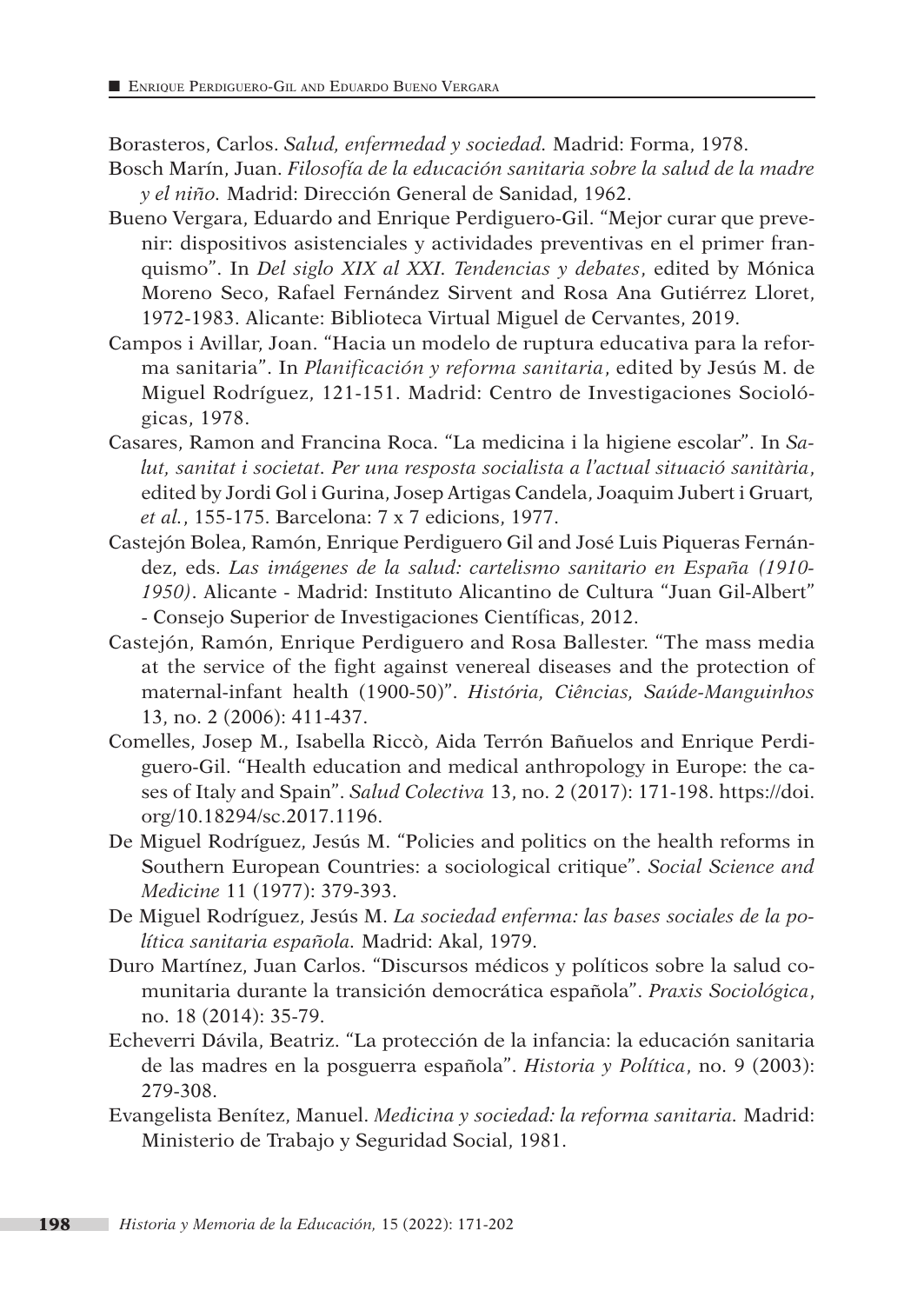- Galiana Sánchez, María Eugenia, María Pilar García Paramio and Josep Bernabeu Mestre. "La frustración de una profesión: la enfermería de salud pública en la V Reunión de Sanitarios, 1959". *Temperamentvm* 5, no. 9 (2009).
- García i Balda, Josep María. "Aproximació històrica a l'educació especial a Catalunya: l'educació institucionalitzada en centres d'educació especial a les comarques de Girona (1873-1997)". Tesis Doctoral, Universitat de Girona, 2007.
- García Jiménez, María Teresa. "Introducción. Breve historia de la alimentación y la nutrición en los colegios españoles. Recursos y currículo". In *Nutrición y Alimentación en el ámbito escolar*, edited by Jesús Román Martínez Álvarez, 1-21. Majadahonda, Madrid: Ergon, 2012.
- Gol i Gurina, Jordi, Jesús M. de Miguel, Joan Reventós, Andreu Segura and Felip Solé Sabarís. *La sanitat als Països Catalans. Crítica i Documentació.* Barcelona: Edicions 62, 1978.
- González García, Alberto. "La Sección Femenina y las campañas de vacunación obligatoria contra la difteria en España en las páginas de La Vanguardia (1940-1955)". *Vínculos de Historia. Revista del Departamento de Historia de la Universidad de Castilla-La Mancha* 5 (2016): 309-329. https://doi.org/10.1 8239/vdh.v0i5.018.
- Hurtado García, Inma and Aida Terrón Bañuelos. "La educación sexual durante la Transición: Modelando discursos y modulando voces". In *Genealogías de la reforma sanitaria*, edited by José Martínez-Pérez and Enrique Perdiguero-Gil, 155-191. Madrid: Catarata, 2020.
- Infante, Alberto, ed. *Cambio social y crisis sanitaria. (Bases para una alternativa)*. Madrid: Ayuso, 1975.
- Lamarre, Marie-Claude. "The International Union for Health Promotion and Education". *Health Education Research* 15, no. 3 (2000): 243-248. https:// doi.org/10.1093/her/15.3.243.
- Maceiras-Chans, José Manuel, María Eugenia Galiana-Sánchez and Josep Bernabeu-Mestre. "La Sección Femenina en las campañas de vacunación del primer franquismo: el caso de la provincia de Valencia (1941-1958)". *RE-CIEN* 13 (2017): 5-23. https://doi.org/10.14198/recien.2017.13.02.
- Maceiras-Chans, José Manuel, María Eugenia Galiana-Sánchez and Josep Bernabeu-Mestre. "Enfermería y control social: las actividades socio-sanitarias de la Sección Femenina de Falange en la ciudad de Valencia (1940-1977)". *Enfermería Global* 17, no. 1 (2018): 270-282. https://doi.org/10.6018/eglobal. 17.1.263381.
- Marset Campos, Pedro, José Miguel Sáez Gómez and Fernando Martínez Navarro. "La Salud Pública durante el franquismo". *Dynamis* 15 (1995): 211-250.
- Martí i Valls, Josep. "La sanitat i l'escola". In *Xé Congrés de Metges i Biòlegs de Llengua Catalana. II Ponència. Funció social de la medicina*, 361-364.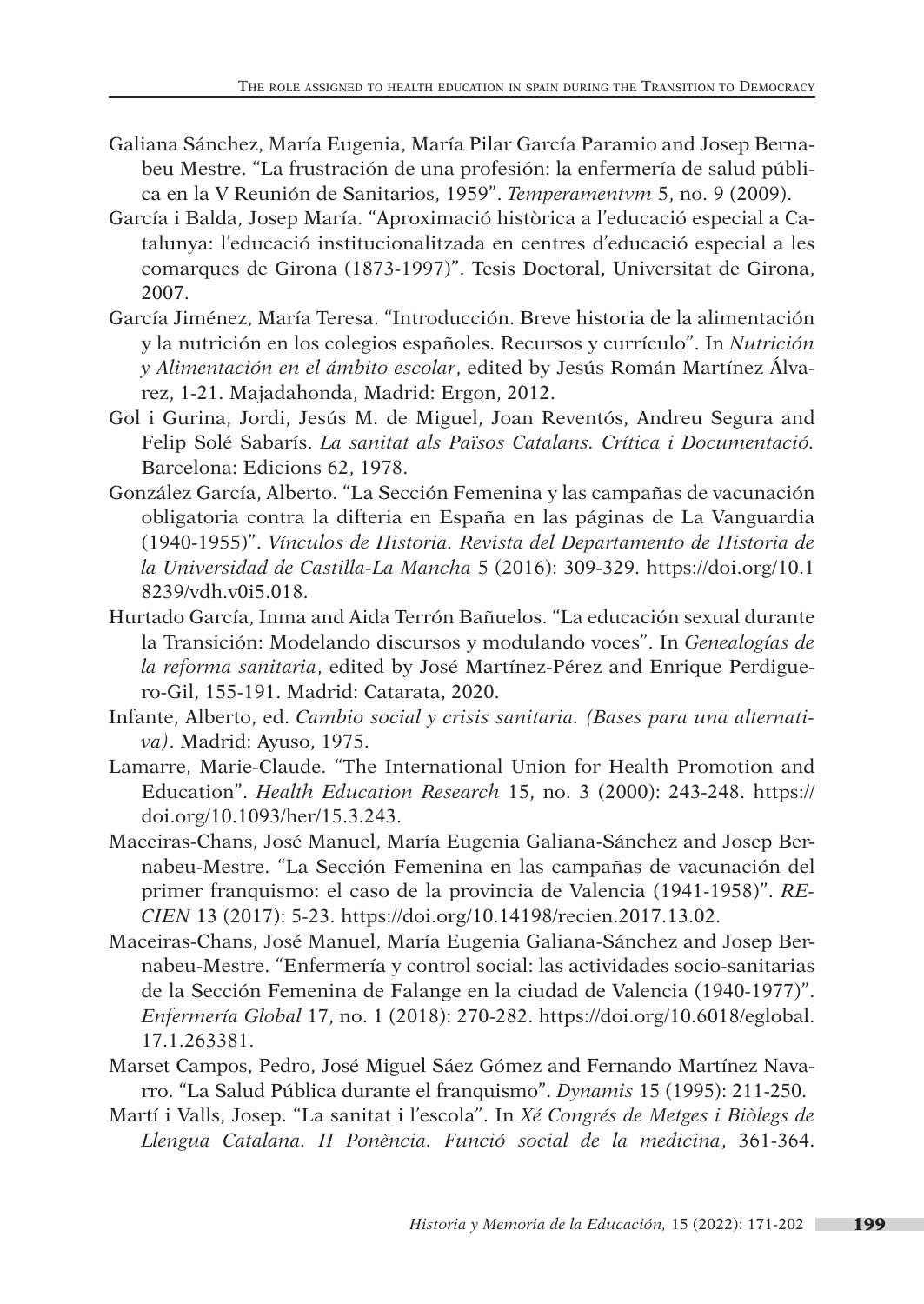Barcelona: Acadèmia de Ciències Mèdiques de Catalunya i de Balears. Societat Catalana de Biologia, 1976.

- Martínez Navarro, Ferran. *Estructura i malaltia. Una alternativa sanitària per al País Valencià.* València: Tres i Quatre, 1978.
- Martínez-Pérez, José and Enrique Perdiguero-Gil, eds. *Genealogías de la reforma sanitaria*. Madrid: Catarata, 2020.
- Mayor Domingo, Federico, ed. *Investigación sobre la asistencia farmacéutica en España: estudio socioeconómico sobre el conjunto de la asistencia sanitaria española*. Madrid: Ministerio de Trabajo. Instituto Nacional de Previsión, 1977.
- Nadal, Juli. *La construcción de un éxito. As*í *se hizo nuestra sanidad pública.* Barcelona: Ediciones La Lluvia, 2016.
- Nájera, Pilar. "Health Education in Spain AN OVERVIEW". In *World Yearbook of Education. Health Education*, edited by Chris James, John Balding and Duncan Harris, 64-72. London: Kogan Page, 1989.
- Novella, Enric J. "Los límites de la tecnocracia: el Patronato Nacional de Asistencia Psiquiátrica y la modernización autoritaria de la asistencia psiquiátrica en la España del segundo franquismo". *Dynamis* 39, no. 1 (2019): 73- 97. https://doi.org/10.30827/dynamis.v39i1.8667.
- Palacio Lis, Irene. *Mujeres ignorantes: madres culpables adoctrinamiento y divulgación materno-infantil en la primera mitad del siglo XX.* València: Universitat de València, 2003.
- Pan-Montojo, Juan. "Entre la reforma y las contrarreformas: una historia política de la fiscalidad española en la democracia". In *La evolución de la Hacienda Pública en Italia y España (siglos XVIII-XXI)*, edited by Carlos Barciela López, Antonio Di Vittorio and Joaquín Melgarejo Moreno, 557-590. Alicante: Publicacions de la Universitat d'Alacant, 2015.
- Partido Comunista de España. *Primeras Jornadas Sanitarias del PCE. Madrid. 10 y 11 de junio, 1978. Ponencias y Comunicaciones.* Madrid: Partido Comunista de España, 1978.
- Partit Socialista Unificat de Catalunya. *I Jornades de Sanitat del PSUC. Ponències i comunicacions. 11-12 de febrer de 1978.* Barcelona: Comissió de Sanitat del Comitè Central. PSUC, 1978.
- Perdiguero-Gil, Enrique. "Propaganda y 'educación sanitaria' en el ideario médico-social del Franquismo a través de la revista SER". In *Política, salud y enfermedad en España: entre el desarrollismo y la transición democrática*, edited by Enrique Perdiguero-Gil. Elche: Universidad Miguel Hernández, 2015.
- Perdiguero-Gil, Enrique. "La popularización médica durante el franquismo: un primer acercamiento". In *Educación, comunicación salud. Perspectivas desde las ciencias humanas y sociales*, coordinated by Josep M Comelles and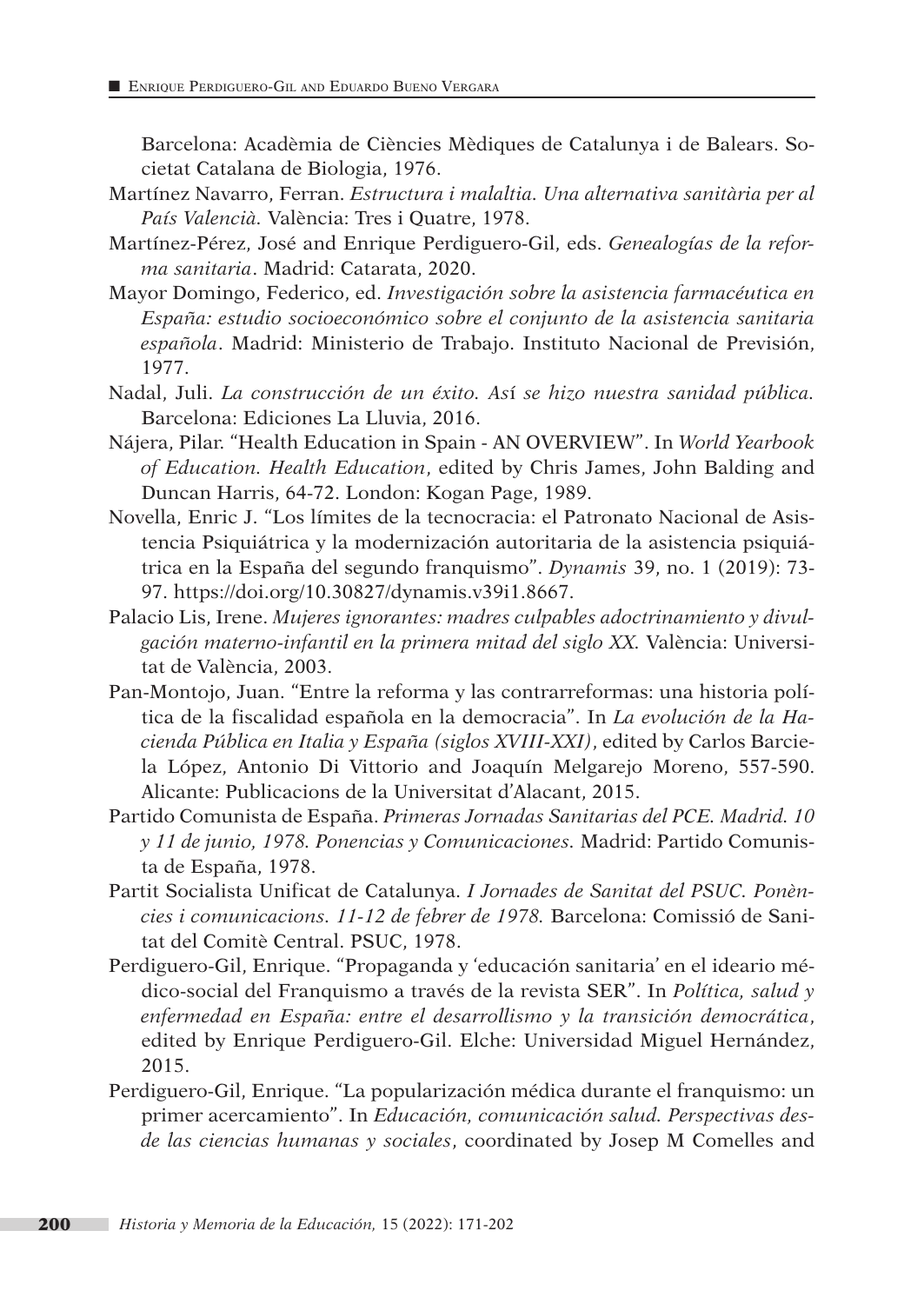Enrique Perdiguero Gil, 105-138. Tarragona: Publicacions Univeristat Rovira i Virgili, 2017.

- Perdiguero-Gil, Enrique and Josep M Comelles. "The Roots of the health Reform in Spain". In *Health Care and Government Policy*, edited by Laurinda Abreu. Évora: Publicações do Cidehus, 2019.
- Perdiguero-Gil, Enrique and Josep M. Comelles. "The defence of health. The debates on health reform in 1970s Spain". *Dynamis* 39, no. 1 (2019): 45-72. https://doi.org/10.30827/dynamis.v39i1.8666.
- Perdiguero, Enrique, Rosa Ballester and Ramón Castejón. "Films in Spanish Health Education: The Case of Child Health (1928-1936)". *Higyea Internationalis* 6, no. 2 (2007): 69-97.
- Pérez Martínez, A. *Lo que todo el mundo debe saber sobre el cáncer.* Madrid: Dirección General de Sanidad, 1954.
- Pérez Mora, María Jesús. "La reforma de la Atención Primaria de Salud: sus inicios en la Comunidad Valenciana". In *Política, salud y enfermedad en España: entre el desarrollismo y la transición democrática*, edited by Enrique Perdiguero Gil. Elche: Universidad Miguel Hernández, 2015.
- Pérez Moreno, Heliodoro Manuel. "La asistencia sanitaria cono función circumformativa de la Cátedra Ambulante de Huelva (1956-1977)". *Cuestiones Pedagógicas*, no. 21 (2011/2012): 197-228.
- Pérez Moreno, Heliodoro Manuel. "Educación y asistencia social de una escuela errante durante el Franquismo en España". *Revista de Educación Social*, no. 17 (2013): 1-16.
- Rodríguez-Ocaña, Esteban. "La sanidad franquista vista desde la Organización Mundial de la Salud: el Informe Brockington (1967)". *Gaceta Sanitaria* 32, no. 6 (2018): 582-583. https://doi.org/10.1016/j.gaceta.2018.03.004.
- Rodríguez Ocaña, Esteban and Juan Atenza Fernández. "El proyecto E30 OMS-España para el establecimiento de una zona de demostraciones sanitarias en Talavera de la Reina, 1965-1976". In *Salud, enfermedad y medicina en el franquismo*, edited by Mª Isabel Porras Gallo, Lourdes Mariño Gutiérrez and María Victoria Caballero Martínez, 124-145. Madrid: Catarata, 2019.
- Rodríguez Ocaña, Esteban and Rosa Ballester Añón. "El Informe del consultor de la OMS Fraser Brockington de 1967 en el contexto del reformismo sanitario franquista". *Dynamis* 39, no. 2 (2019): 477-496. https://doi.org/10.30827/ dynamis.v39i2.9845.
- Salazar Agulló, Modesta, Emilio Martínez Marco and Josep Bernabeu-Mestre. "La salud materno-infantil durante el franquismo: notas bibliométricas sobre el programa "Al servicio de España y del niño español"". *Asclepio* 59, no. 1 (2007): 285-314.